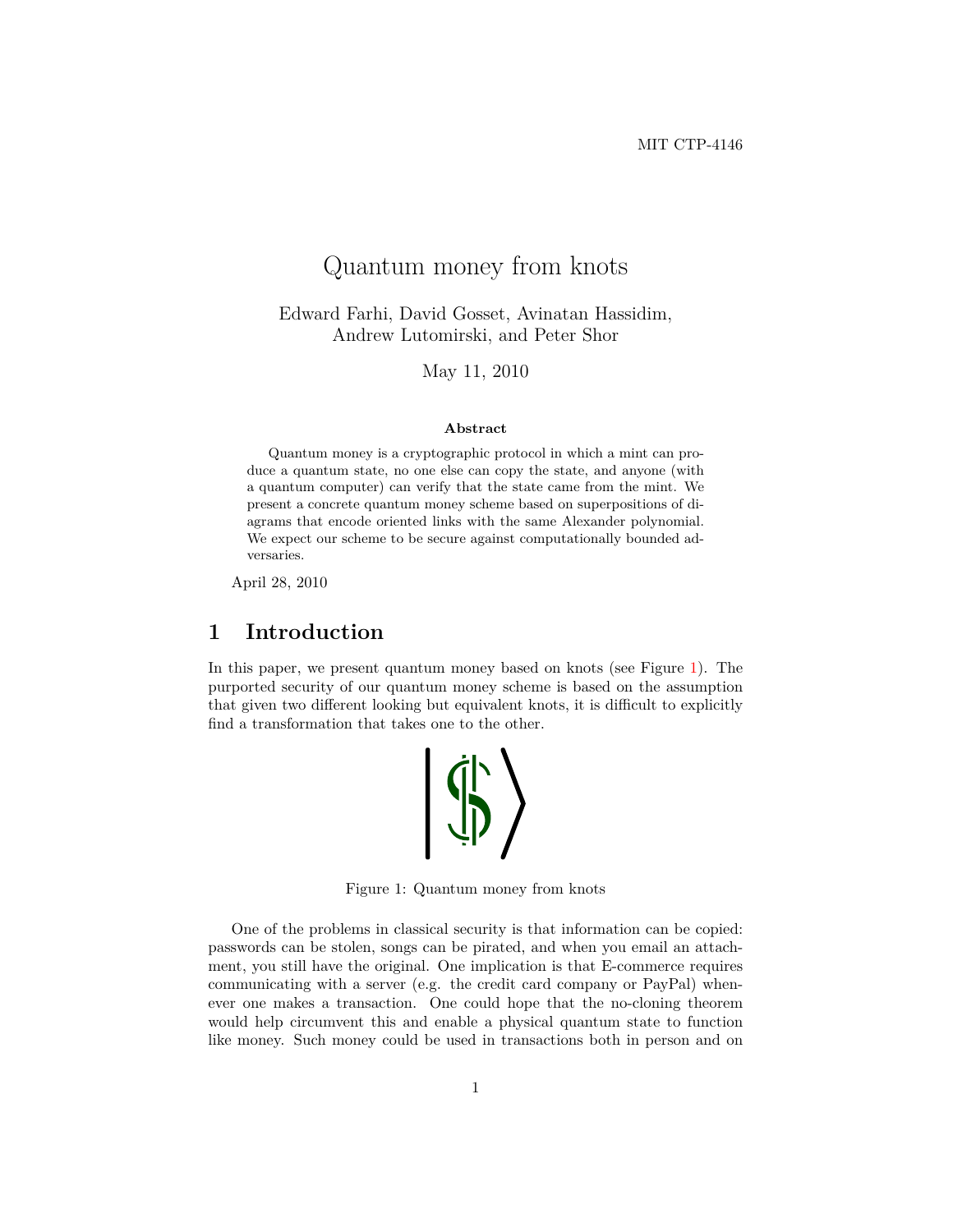a future "Quantum Internet", not requiring contact with a central authority. As we will see, quantum money is harder to forge than the paper bills in our wallets. In order for a quantum state to function as money, we require that:

- 1. The mint can produce it.
- 2. Anyone can verify it. That is, there is an efficient measurement that anyone (with a quantum device) can perform on a quantum money state that accepts genuine money with high probability and without significantly damaging the money.
- 3. No one can forge it. That is, no one but the mint can efficiently produce states that are accepted by the verifier with better than exponentially small probability. In particular, it should not be possible to copy a bill.

A quantum money scheme has two components: pieces of quantum money and an algorithm *M* that verifies quantum money. A piece of quantum money consists of a classical serial number *p* (authenticated as coming from the mint) along with an associated quantum state  $|\$_{p}\rangle$  on *n* qubits. The verification algorithm *M* takes as input a quantum state  $|\phi\rangle$  and a serial number *q* and then decides whether or not the pair  $(q, \phi)$  is a piece of quantum money. If the outcome is "good money" then the verifier also returns the state  $|\phi\rangle$  undamaged so it can be used again. We now formalize each of the above requirements:

- 1. There is a polynomial-time algorithm that produces both a quantum money state  $|\$_{p}\rangle$  and an associated serial number *p*.
- 2. Running the verification algorithm *M* with inputs *p* and  $|\$_{p}\rangle$  returns "good money" and does not damage  $|\$_{n}\rangle$ . Furthermore, anyone with access to a quantum computer (for example a merchant) can run the verification algorithm *M*.
- 3. Given one piece of quantum money  $(p, |\$_{p}\rangle)$ , it is hard to generate a quantum state  $|\psi\rangle$  on 2*n* qubits such that each part of  $|\psi\rangle$  (along with the original serial number *p*) passes the verification algorithm.

What stops anyone other than the mint, using the same algorithm as the mint, from producing counterfeit money states? This is why the serial number needs to be authenticated. When the mint does a production run it produces a set of pairs  $(p, |\$_{p}\rangle)$ . In our quantum money scheme, the mint does not in advance choose the serial numbers, but rather they are produced by a random process. A rogue mint running the same algorithm as the mint can produce a new set of money pairs, but (with high probability) none of the serial numbers will match those that the mint originally produced. A simple way to ensure security is for the mint to publish the list of valid serial numbers and for the merchant to check against this list to see if the serial number from the tendered money is authentic.

An alternative to publishing a list of serial numbers is for the money state to come with a digital signature of the serial number. There are known classical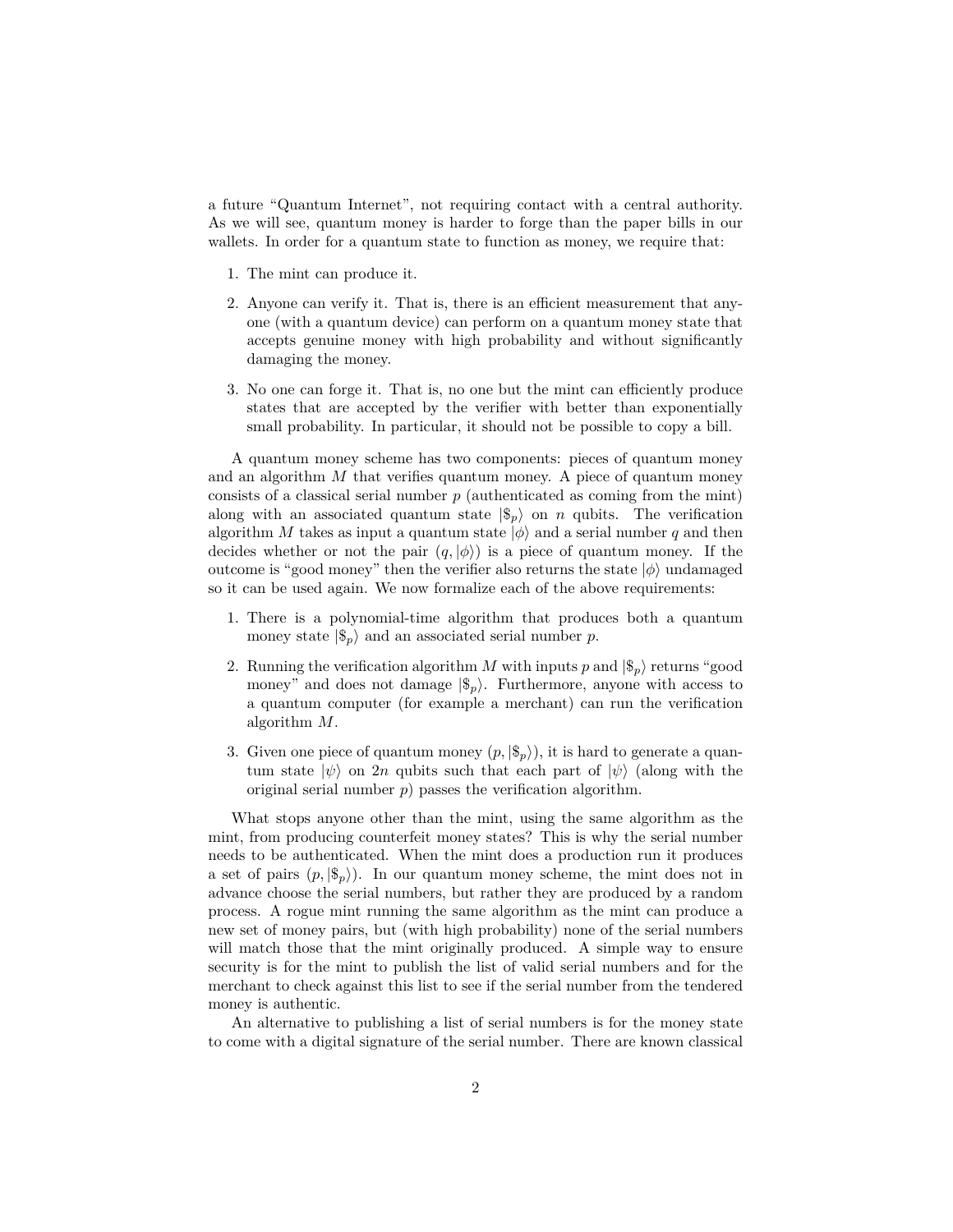digital signature protocols that allow anyone who knows the mint's "public key" to verify that a serial number is one that the mint did indeed produce. Still, the authenticated description of the serial number can easily be copied and this is where the quantum security comes into play: knowledge of the serial number *p* does not allow one to copy the associated quantum state  $|\$_{n}\rangle$ . In the remainder of this paper, we assume that anyone verifying quantum money will also check the authentication of the serial number.

We can imagine two different ways to use quantum money for commerce. If we had the technology to print a quantum state onto a piece of paper, then we could use quantum money protocols to enhance the security of paper money against forgery. Alternatively, people could use quantum money states on their personal quantum computers to conduct business either in person or over a quantum Internet. If small portable quantum computers were available (imagine quantum smart phones or quantum debit cards), then it would be easy to buy things with quantum money instead of paper money.

For these uses, the "quantum money" seen by an end-user would either be a file on a quantum computer or a physical piece of money with a quantum state somehow attached.

#### **1.1 Prior work**

The idea of quantum money was introduced by Wiesner in 1969, where he proposed using the no cloning theorem to generate bills which can not be copied [\[4,](#page-19-0) [14\]](#page-20-0). However, in Wiesner's original definition the only entity that could verify the quantum money state was the mint that produced it.

There is recent interest in designing quantum money which can be verified by anyone who has a quantum computer (also called "public-key quantum money"). Such money cannot be information-theoretically secure; instead, it must rely on computational assumptions. Aaronson showed that public-key quantum money exists relative to a quantum oracle and proposed a concrete scheme without an oracle [\[1\]](#page-19-1). Aaronson's concrete scheme was broken in [\[8\]](#page-19-2).

A different approach to quantum money was taken by Mosca and Stebila [\[11,](#page-19-3) [9,](#page-19-4) [10,](#page-19-5) [12\]](#page-20-1), which is somewhat based on ideas of Tokunaga, Okamoto, and Imoto [\[13\]](#page-20-2). This line of research adds the additional requirement that all quantum money states be identical and all share the same verification procedure. This additional requirement is an abstraction of coins (which are identical) as opposed to bills (which can have different serial numbers). In their works, Mosca and Stebila give a way to generate quantum coins using a specialized random quantum oracle. They also show how to generate quantum coins using blind quantum computation. This requires the mint to be involved in every transaction.

The main open question is how to design any secure quantum money (whether of the quantum coin variety or otherwise) that does not require an oracle and in which the mint's participation is not needed to use the money.

A natural approach would be for the mint to choose some classical secret and, using the secret, generate the money state and the serial number. It should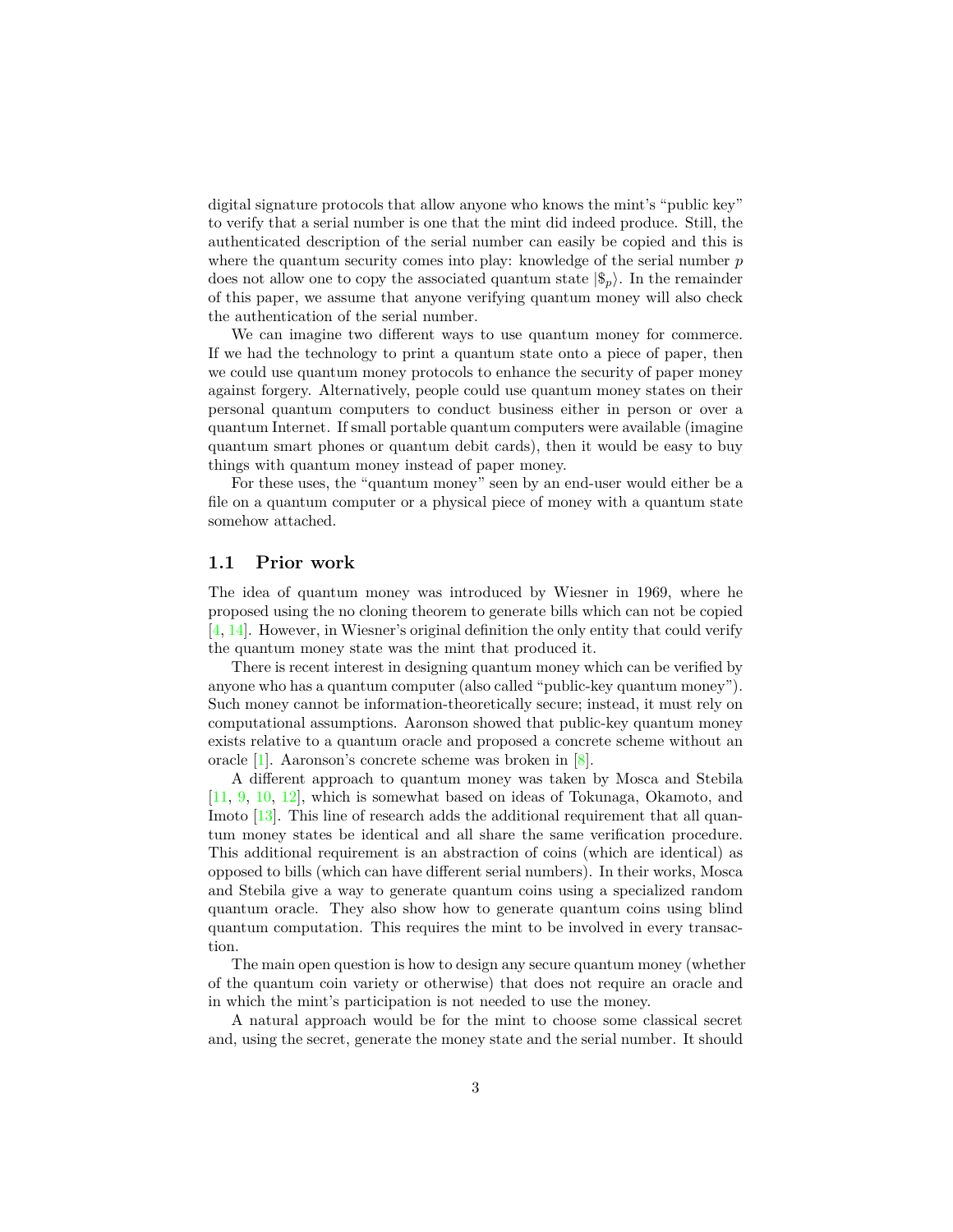be hard to copy the quantum money state without knowing the secret. One such proposal for a quantum money scheme is based on product states. The mint first chooses a random product state  $|\$\rangle$  on *n* qubits and then constructs a set of local projectors  $|\psi_i\rangle\langle\psi_i|$  for  $i \in \{1, \dots m\}$  such that  $|\$\rangle$  is a zero eigenvector of each projector (and  $m$  is large enough that  $|\$\rangle$  is the only state which is in the common zero eigenspace). The serial number associated with the state  $|\$\rangle$ is a bit string which describes each of the projectors. To verify a state  $|\phi\rangle$ , one measures each projector  $|\psi_i\rangle\langle\psi_i|$  and accepts the state if and only if the outcomes are all 0. Unfortunately this money scheme is insecure. It was shown in  $[5]$  that given a piece of product state quantum money  $|\$\rangle$  and the associated serial number it is possible to learn the classical secret (the description of the product state). A generalized version of this attack was also given in [\[5\]](#page-19-6).

Due to the possibility of this type of attack, it was proposed in  $[8]$  to use quantum money which is not based on a classical secret, but rather on the hardness of generating a known superposition. However, [\[8\]](#page-19-2) did not present a proposal for a quantum money scheme, only a blueprint.

#### **1.2 A blueprint for quantum money**

We present a scheme for quantum money which is not based on quantum oracles and does not require communicating with the mint for verification. The overall structure of the scheme is based on ideas from [\[8\]](#page-19-2).

The mint begins by generating a uniform superposition

$$
|\text{initial}\rangle{=}\frac{1}{\sqrt{|\mathcal{B}|}}\sum_{e\in\mathcal{B}}|e\rangle|0\rangle
$$

where  $\beta$  is a big set. It then applies some function  $f$  to  $e$ , obtaining the state

$$
\frac{1}{\sqrt{|\mathcal{B}|}}\sum_{e\in \mathcal{B}}|e\rangle|f(e)\rangle.
$$

Finally, the mint measures the value of *f*. If the result of the measurement is *v*, then the residual state is

$$
|\$_{v}\rangle|v\rangle=\frac{1}{\sqrt{N_{v}}}\sum_{\substack{e\in\mathcal{B}\\f(e)=v}}|e\rangle|v\rangle.
$$

The quantum money is the classical serial number *v* and the quantum state  $|\$_{v}\rangle$ .

To verify the money state, the verifier first measures the value of *f* on the state she is given to confirm that it has the value *v*. Then she verifies that the state is in a uniform superposition of states with the same value *v* for *f*. It is not obvious in general how to verify this uniform superposition and in our scheme we will see that this is one of the main challenges.

For such a scheme to work, the following properties are required: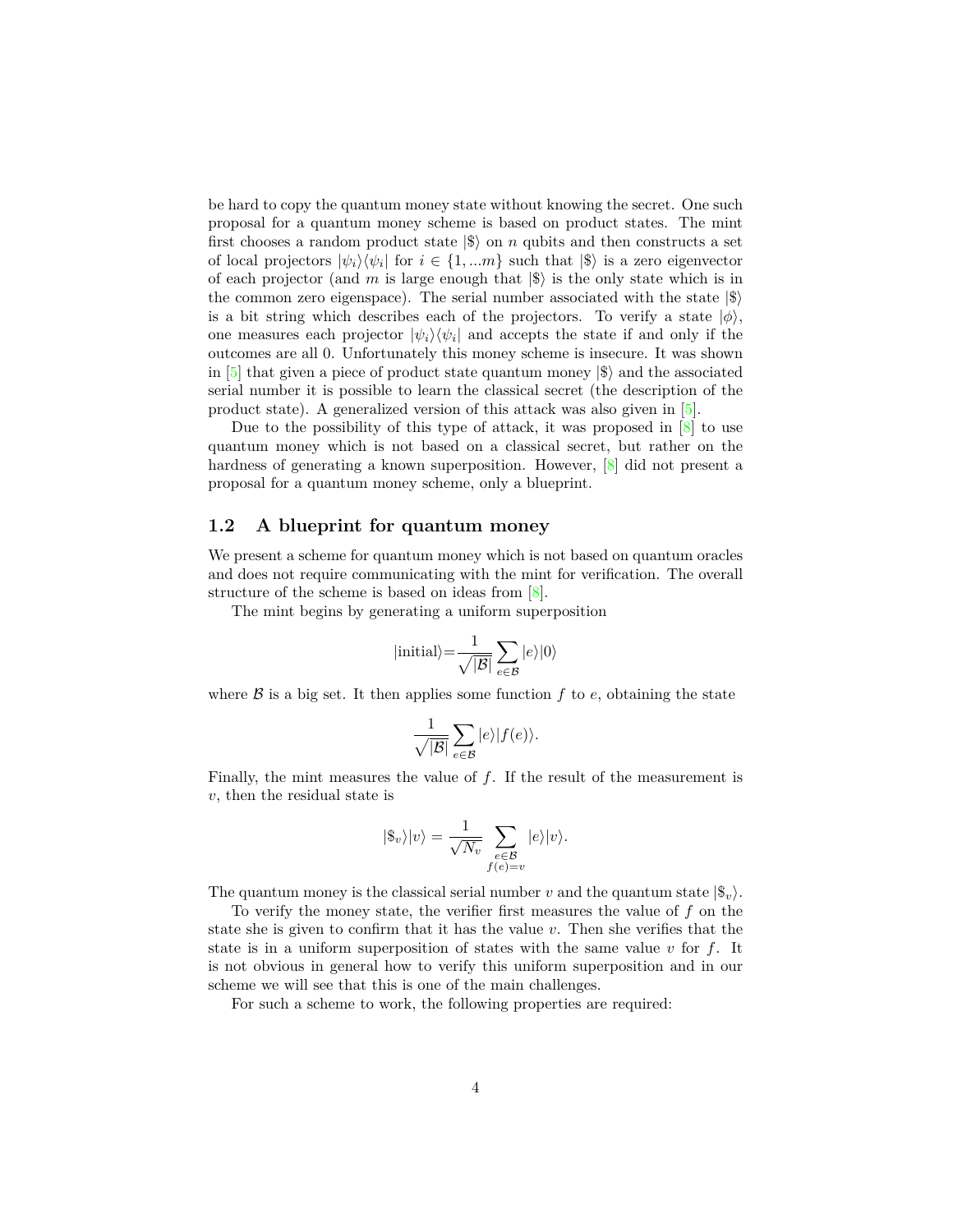- Measuring f twice on two unentangled copies of the initial state should give different values with probability exponentially close to 1. Otherwise, the forger can just repeat the procedure performed by the mint, and obtain a money state with non negligible probability.
- For "most" values *v*, there should be exponentially many initial states *e* which have  $f(e) = v$ . Moreover, given one state  $|e\rangle$  with  $f(e) = v$  it should be hard to generate the uniform superposition over all such states.
- It should be possible for the verifier to verify that he has a uniform superposition over states with the same value of *f*.

#### **1.3 Quantum money from knots**

To implement this kind of quantum money, we use ideas from knot theory. The initial state generated by the mint is a uniform superposition over planar grid diagrams, which are compact representations of oriented links (an oriented knot is a knot with a preferred direction around it, and an oriented link is a collection of possibly intertwined oriented knots). The function *f* which the mint measures is the Alexander polynomial of the oriented link represented by a given planar grid diagram. Finally, the verification procedure is based on Reidemeister moves, which do not change the value of the polynomial. (Reidemeister moves turn a knot into another equivalent knot, and the Alexander polynomials for equivalent knots are the same.)

## **2 Knots, links, and grid diagrams**

In this section we briefly review the standard concepts of knots and links and how they are represented using diagrams. The same knot (or link) can be represented as a diagram in many different ways; the Reidemeister moves are a set of local changes to a diagram that do not change the underlying knot or link. We will review how to compute the Alexander polynomial for a given oriented link diagram in polynomial time. The Alexander polynomial is a link invariant in the sense that if we compute its value on diagrams which represent the same oriented link we get the same polynomial. Finally, we review planar grid diagrams and grid moves, which implement Reidemeister moves on grid diagrams.

#### **2.1 Knots and links**

We can think of a knot as a loop of string in 3 dimensions, that is, a map from  $S<sup>1</sup>$  into  $\mathbb{R}^3$ . Since it is hard to draw knots in 3 dimensions, usually a knot is represented by a projection of the 3 dimensional object into 2 dimensions where, at each crossing, it is indicated which strand passes above and which below. This is called a knot diagram. In this paper we will be interested in links, which correspond to one or more loops of string (called the components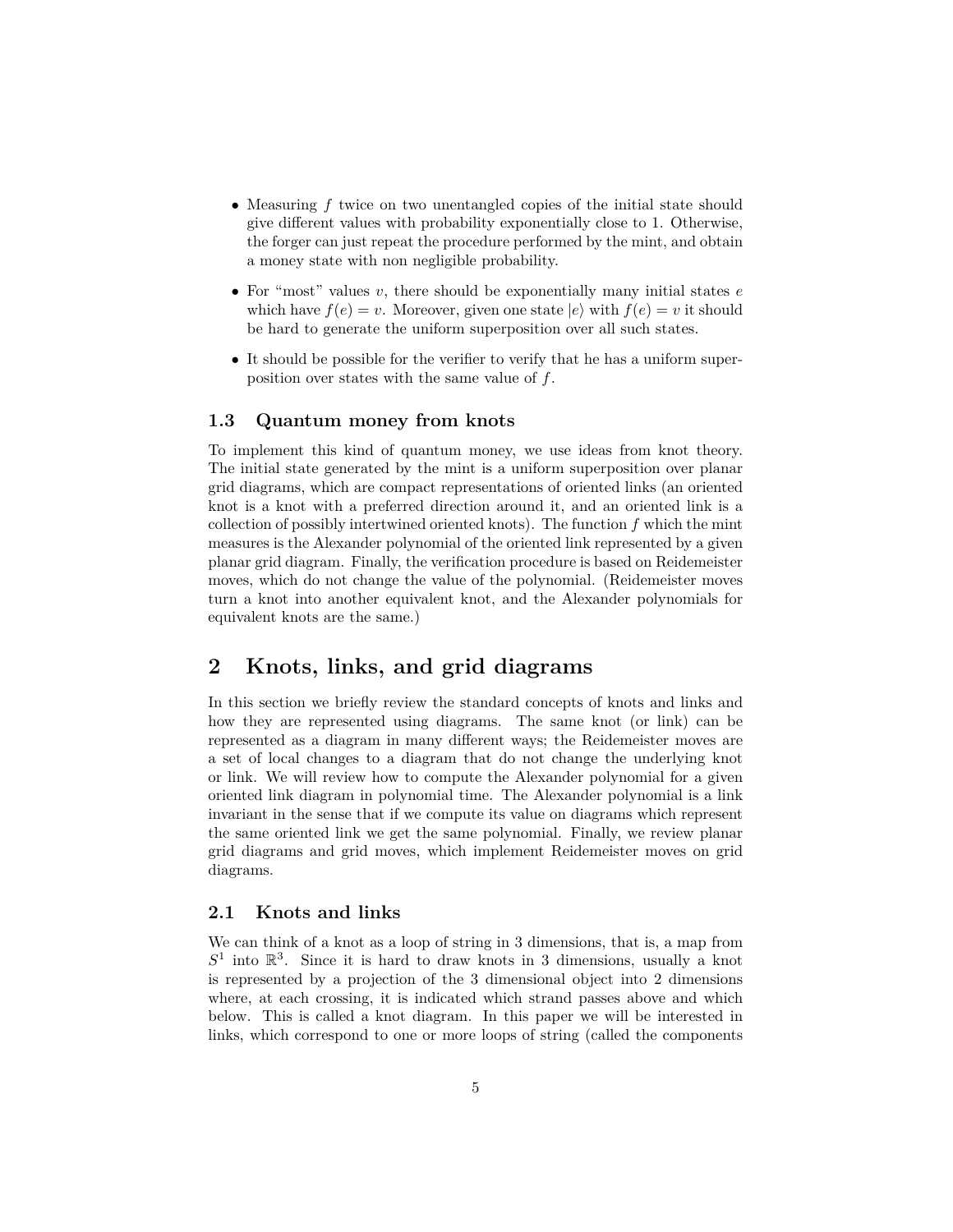of the link). An oriented link is a link which has a direction associated with each component. An example of an oriented link diagram is shown in figure [2.](#page-5-0)



<span id="page-5-0"></span>Figure 2: An oriented link diagram.

Two links (or knots) are equivalent if one can be smoothly morphed into the other without cutting the string. If unoriented links  $K_1$  and  $K_2$  are equivalent and they are represented by diagrams  $D_1$  and  $D_2$  respectively, then diagram  $D_1$  can be transformed into  $D_2$  (and vice versa) using the Reidemeister moves pictured in figure [3.](#page-5-1) (For oriented links the Reidemeister moves can be drawn with the same pictures as in figure [3](#page-5-1) but with orientations along the edges which have to be consistent before and after applying the move). Looking at these moves, one sees that if two diagrams can be brought into the same form by using the moves then the diagrams represent equivalent links. The converse of this statement is a theorem.



<span id="page-5-1"></span>Figure 3: The three Reidemeister moves for unoriented link diagrams.

#### **2.2 The Alexander polynomial of an oriented link**

The Alexander polynomial is a polynomial  $\Delta(x)$  which can be computed from a given oriented link diagram and which is invariant under the Reidemeister moves. In this section, following Alexander [\[3\]](#page-19-7), we describe how to compute this polynomial. It will be clear from our discussion that the computation of  $\Delta(x)$  can be done in polynomial time in the number of crossings of the diagram.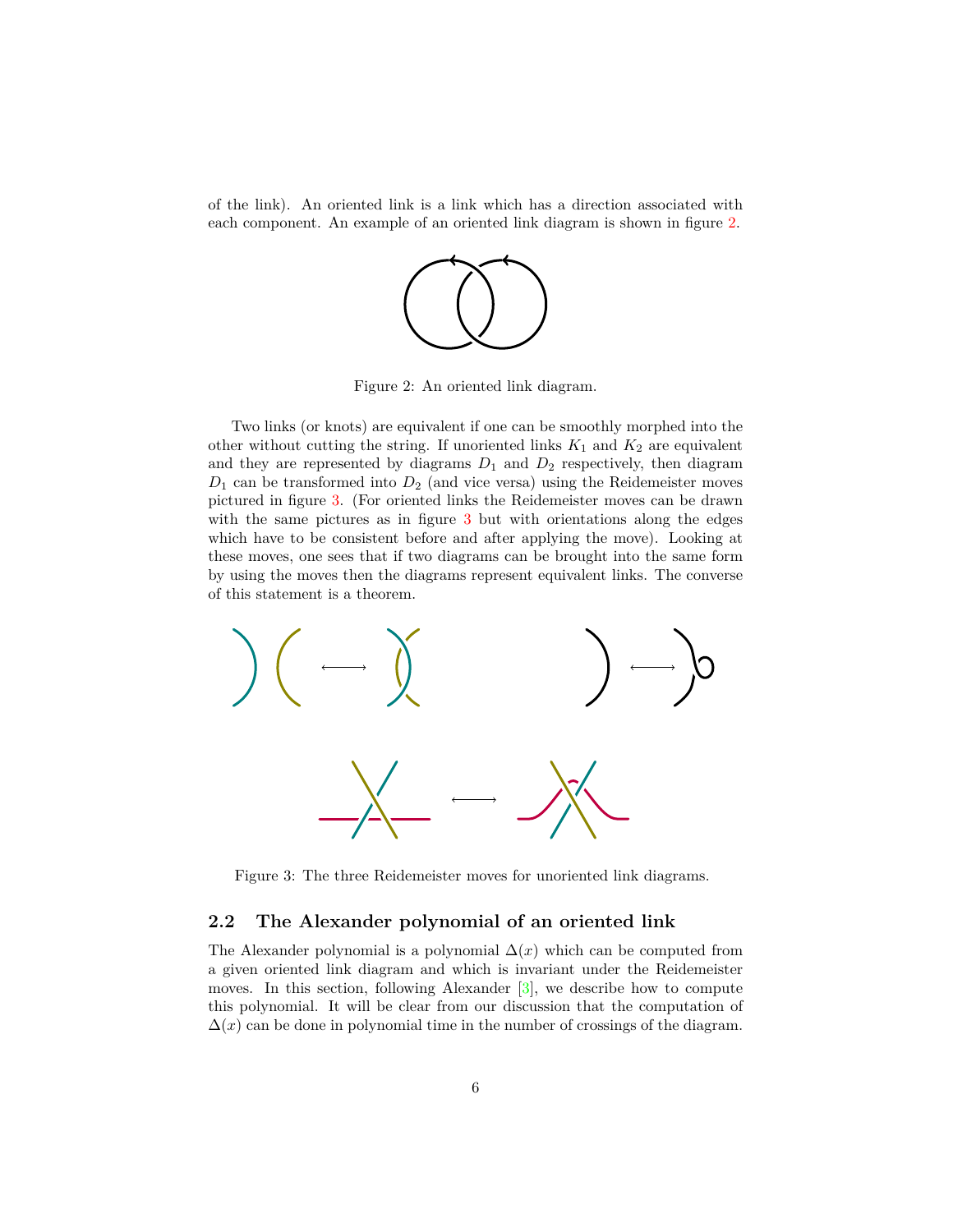Suppose we are given a diagram of an oriented link *L*. If the diagram is disconnected, apply the first Reidemeister move in Figure [3](#page-5-1) to connect the diagram. Let us write *a* for the number of crosses in the diagram. The curve of the diagram then divides the two dimensional plane into  $a + 2$  regions including one infinite region (this follows from Euler's formula). The following recipe can be used to calculate  $\Delta(x)$ :

- 1. For each region  $i \in \{1, ..., a+2\}$ , associate a variable  $r_i$ .
- 2. For each of the *a* crossings, write down an equation

$$
xr_j - xr_k + r_l - r_m = 0,
$$

where  $\{r_j, r_k, r_l, r_m\}$  are the variables associated with the regions adjacent to the crossing, in the order pictured in figure [4.](#page-6-0)

3. Write the set of equations as a matrix equation

$$
\mathcal{M}\left(\begin{array}{c}r_1\\r_2\\ \vdots\\r_{m+2}\end{array}\right)=0.
$$

This defines the matrix  $M$  which has a rows and  $a + 2$  columns. The entries of M are elements of the set  $\{\pm 1, \pm x, 1+x, 1-x, -1+x, -1-x\}$ .

- 4. Delete two columns of  $M$  which correspond to adjacent regions in the link diagram. This gives an  $a \times a$  matrix  $\mathcal{M}_0$ .
- 5. Take the determinant of  $\mathcal{M}_0$ . This is a polynomial in *x*. Divide this polynomial by the factor  $\pm x^q$  chosen to make the lowest degree term a positive constant. The resulting polynomial is the Alexander polynomial  $\Delta(x)$  for the given link.

When we use the Alexander polynomial in this paper, we are referring to the list of coefficients, not the value of the polynomial evaluated at some *x*.



<span id="page-6-0"></span>Figure 4: An equation  $xr_j - xr_k + r_l - r_m = 0$  is associated with each crossing, where the adjacent regions  $\{r_j, r_k, r_l, r_m\}$  are labeled as shown. Note that the labeling of the adjacent regions depends on the which line crosses on top.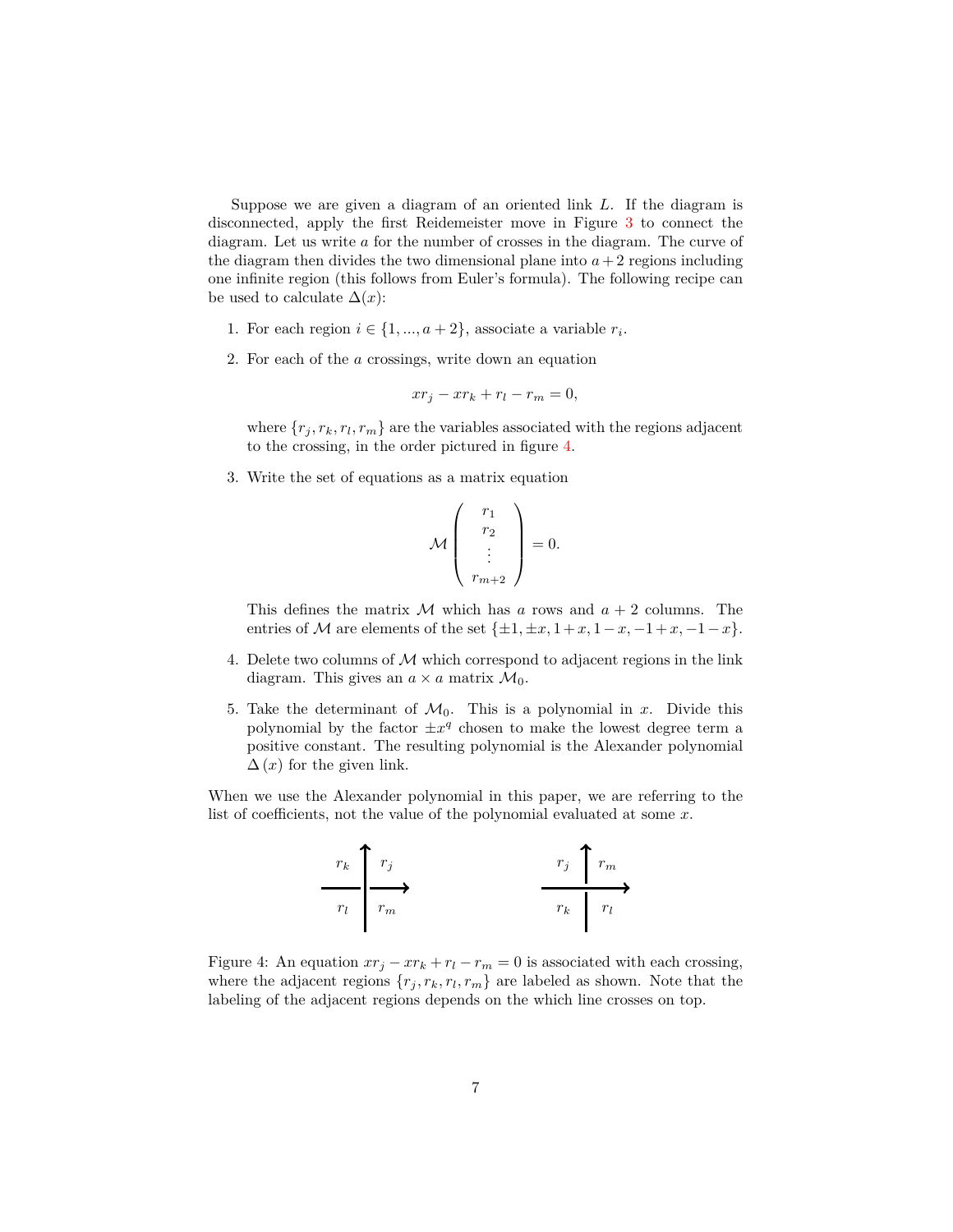### <span id="page-7-1"></span>**2.3 Grid diagrams**

It is convenient to represent knots as *planar grid diagrams*. A planar grid diagram is a  $d \times d$  grid on which we draw d X's and d O's. There must be exactly one X and one O in each row and in each column, and there may never be an X and an O in the same cell. We draw a horizontal line in each row between the O and the X in that row and a vertical line in each column between the X and the O in that column. Where horizontal lines and vertical lines intersect, the vertical line always crosses above the horizontal line.

Knots (or links) in a grid diagram carry an implicit orientation: each vertical edge goes from an X to an O, and each horizontal edge goes from an O to an X. Figure [5](#page-8-0) shows an example of a  $d = 4$  planar grid diagram.

A planar grid diagram *G* can be specified by two disjoint permutations  $\pi_X, \pi_O \in S_d$ , in which case the X's have coordinates  $\{(i, \pi_X(i))\}$  and the O's have coordinates  $\{(i, \pi_O(i))\}$  for  $i \in \{1, ..., d\}$ . Two permutations are said to be disjoint if for all  $i, \pi_X(i) \neq \pi_O(i)$ . Any two disjoint permutations  $\pi_X, \pi_O \in S_d$ thus define a planar grid diagram  $G = (\pi_X, \pi_O)$ . Every link can be represented by many different grid diagrams.

We can define grid moves, which are three types of moves (that is, transformations) on planar grid diagrams which, like the Reidemeister moves for link diagrams, are sufficient to generate all planar grid diagrams of the same oriented link.

- The first type of move is a cyclic permutation of either the rows or the columns. Figure [6](#page-8-1) shows an example of this type of move on columns. We can think of these moves as grabbing both markers in the rightmost column, pulling them behind of the page, and putting them back down on the left. These moves are always legal. There are equivalent moves on rows.
- The second type of move is transposition of two adjacent rows or columns. This can be done only when no strand would be broken. In Figure [7](#page-9-0) we show examples of when this move is allowed. The legality of this move depends only on the position of the markers in the rows or columns being transposed.<sup>[1](#page-7-0)</sup>
- The third type of move adds one row and one column (this is called stabilization) or deletes one row and one column (this is called destabilization), as shown in Figure [8.](#page-10-0) Destabilization selects three markers forming an "L" shape with sides of length 1 and collapses them into one. That is, it deletes one row and one column such that all three markers are removed. The inverse move selects any marker, adds a row and a column adjacent to that marker, and replaces that marker with three new markers. Any X or O can always be legally stabilized and any three markers forming an "L"

<span id="page-7-0"></span><sup>&</sup>lt;sup>1</sup>For the case of columns *i* and  $i + 1$ , the precise condition is that either the two intervals  $[\min(x_i, o_i), \max(x_i, o_i)]$  and  $[\min(x_{i+1}, o_{i+1}), \max(x_{i+1}, o_{i+1})]$  do not overlap or one of the intervals contains the other.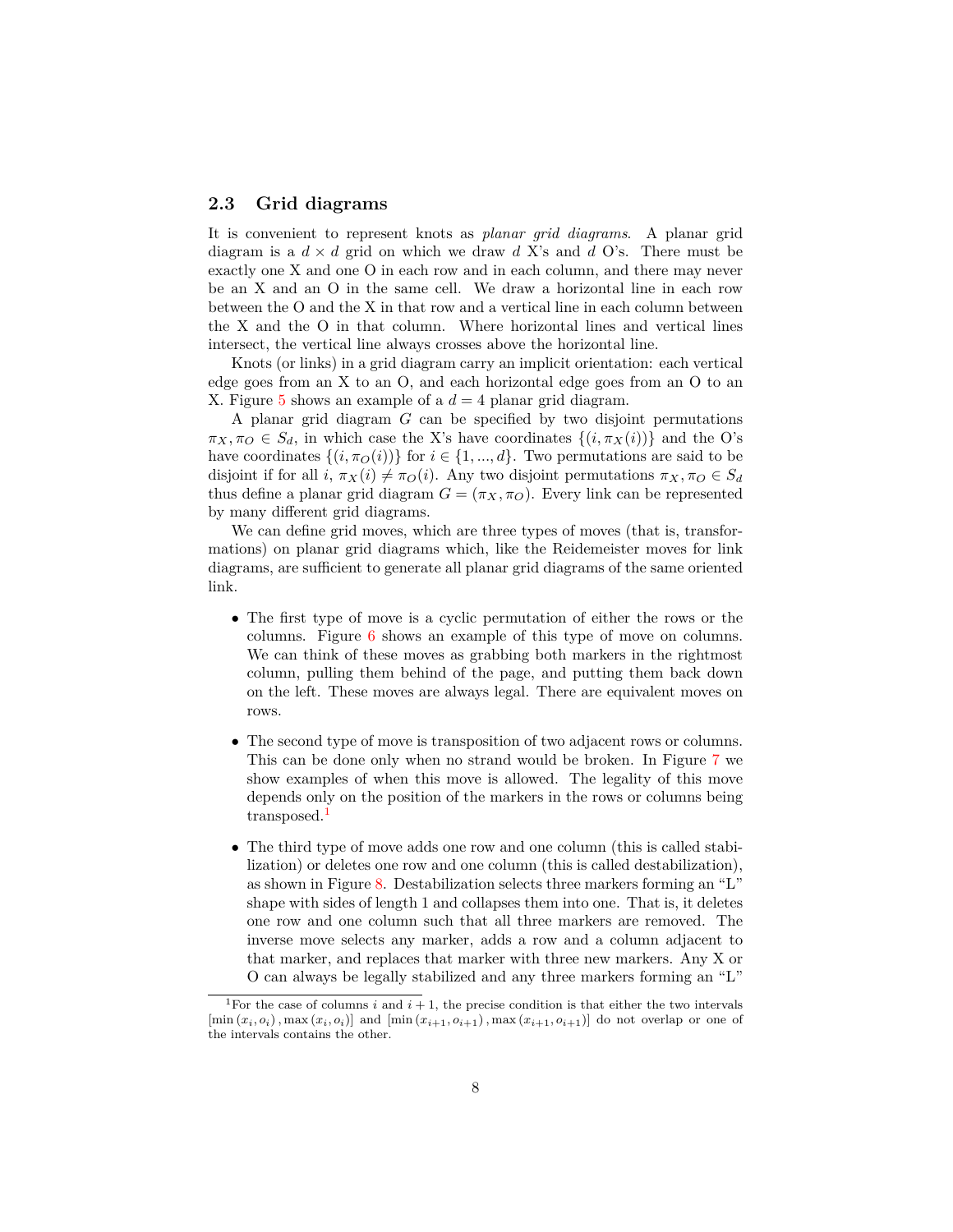shape with sides of length 1 can be destabilized unless they form a box (i.e. a  $2 \times 2$  square with a marker in all four positions).

In the remainder of this paper we will represent links exclusively with planar grid diagrams.



<span id="page-8-0"></span>Figure 5: A simple planar grid diagram



<span id="page-8-1"></span>Figure 6: Cyclic permutation of columns. This move is always legal.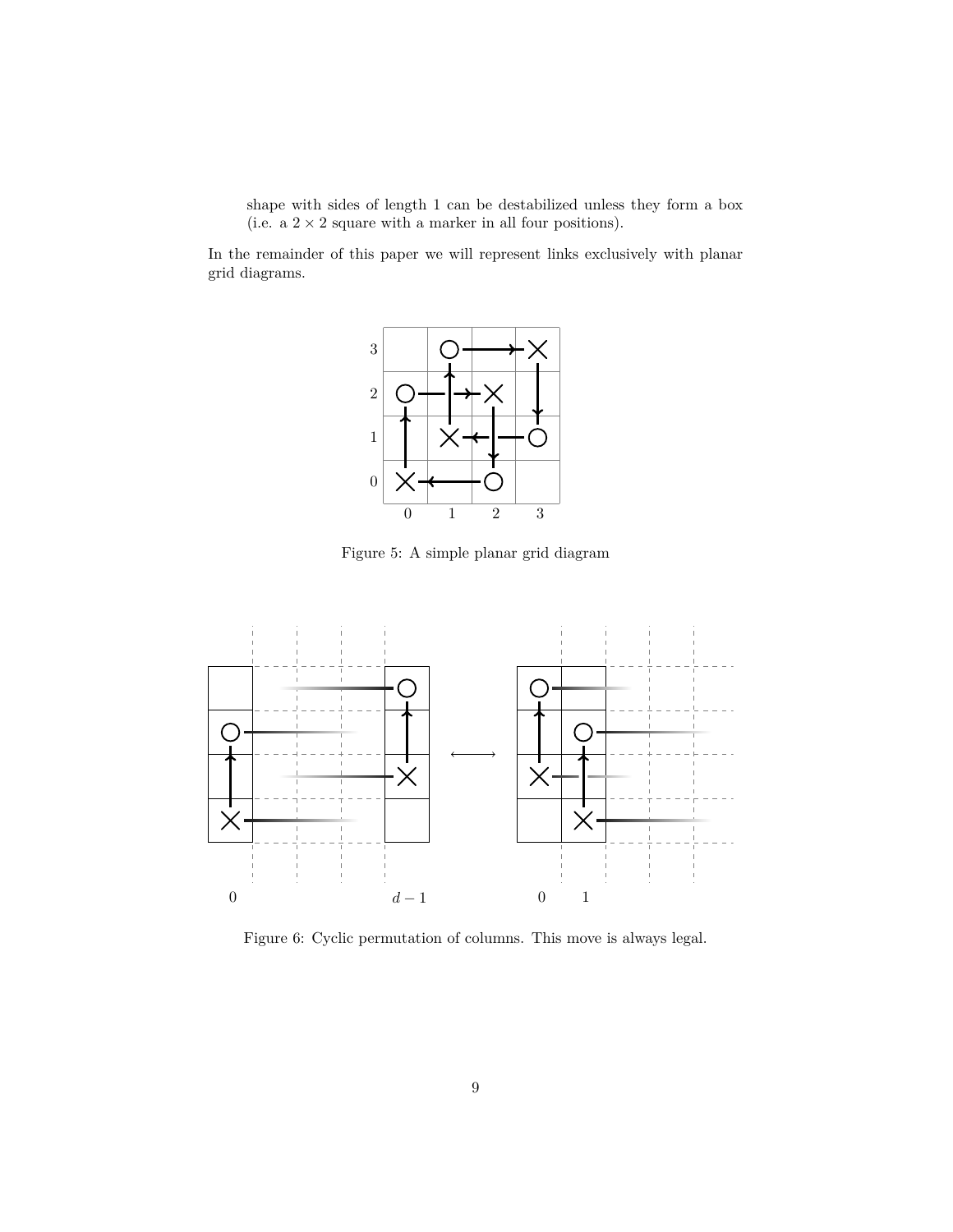

<span id="page-9-0"></span>Figure 7: Transposition of adjacent columns  $e$  and  $e + 1$ . The legality of these moves depends only on the positions of markers in the columns being transposed. The positions of markers in other columns are irrelevant. The middle move is not allowed.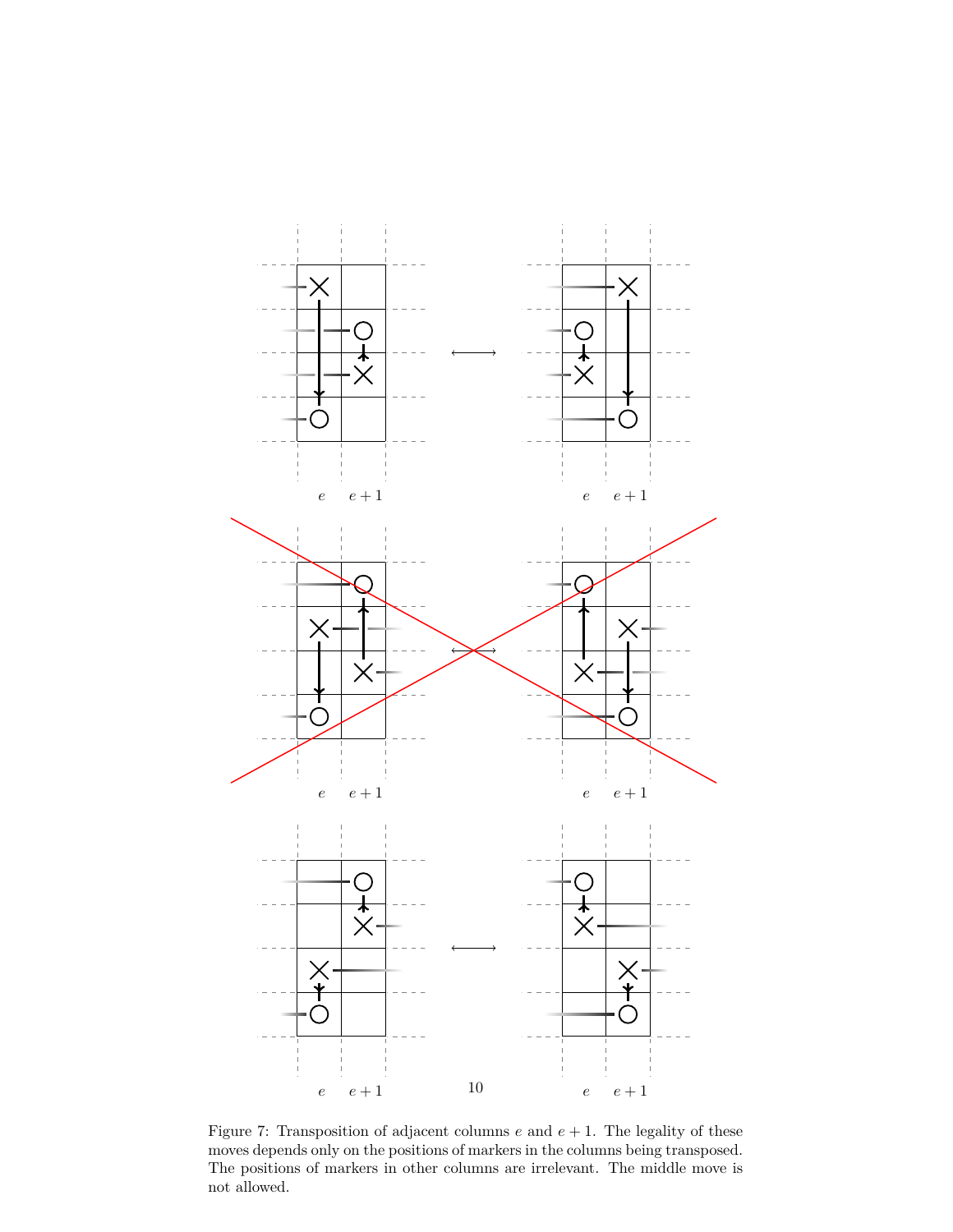

<span id="page-10-0"></span>Figure 8: Stabilization (right to left) and destabilization (left to right). This move is legal when rotated as well as when the markers are switched between X and O. The position of other markers does not matter.

## **3 Quantum money**

In this section we describe our quantum money scheme in full detail. In section [3.1](#page-10-1) we describe how the mint can make quantum money efficiently. In section [3.2](#page-12-0) we describe the verification procedure which can be used by anyone (that is, anyone who owns a quantum computer) to ensure that a given quantum bill is legitimate. In section [3.3](#page-16-0) we discuss the security of the verification procedure. In section [3.4](#page-17-0) we contrast our quantum money scheme based on knots with a similar but insecure scheme based on graphs.

### <span id="page-10-1"></span>**3.1 Minting quantum money**

The basis vectors of our Hilbert space are grid diagrams  $|G\rangle = |\pi_X, \pi_O\rangle$ , where each grid diagram *G* is encoded by the disjoint permutations  $\pi_X, \pi_O$ . The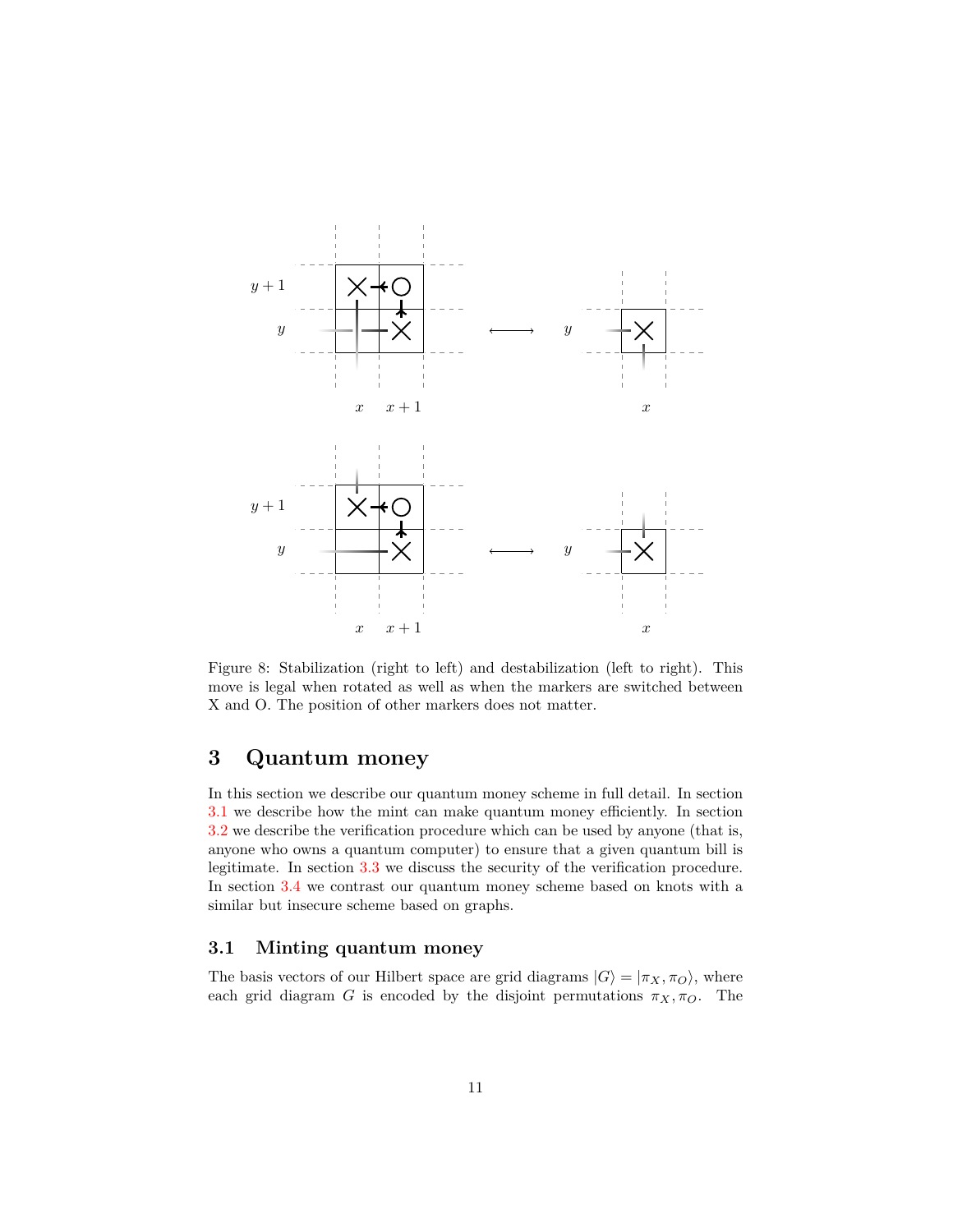dimension  $d(G)$  is the number of elements in the permutations.<sup>[2](#page-11-0)</sup> The number of disjoint pairs of permutations on *d* elements is equal to *d*! times the number of permutations that have no fixed points. The latter quantity is called the number of derangements on *d* elements, and it is given by  $\left[\frac{d!}{e}\right]$  where the brackets indicate the nearest integer function.

To generate quantum money, the mint first chooses a security parameter  $\overline{D}$ and defines an unnormalized distribution

$$
y(d) = \begin{cases} \frac{1}{d! \left[\frac{d!}{e}\right]} \exp \frac{-\left(d-\bar{D}\right)^2}{2\bar{D}} & \text{if } 2 \le d \le 2\bar{D} \\ 0 & \text{otherwise.} \end{cases}
$$

Define an integer valued function

$$
q(d) = \lceil \frac{y(d)}{y_{min}} \rceil,
$$

where  $\lceil \cdot \rceil$  means round up and where  $y_{min}$  is the minimum value of  $y(d)$  for  $d \in 2, ..., 2\overline{D}$  (we need an integer valued distribution in what follows). The mint then uses the algorithm in [\[6\]](#page-19-8) to prepare the state (up to normalization)

$$
\sum_{d=2}^{2\bar D} d! \sqrt{q(d)} |d\rangle.
$$

Using a straightforward unitary transformation acting on this state and an additional register, the mint produces

$$
\sum_{d=2}^{2\bar{D}}d!\sqrt{q\left(d\right)}|d\rangle\bigg(\frac{1}{d!}\sum_{\pi_{X},\pi_{O}\in S_{d}}|\pi_{X},\pi_{O}\rangle\bigg),
$$

and then measures whether or not the two permutations  $\pi_X$  and  $\pi_O$  are disjoint. (They are disjoint with probability very close to <sup>1</sup>*/e*.) If the mint obtains the measurement outcome "disjoint", it uncomputes the dimension *d* in the first register to obtain the state  $|initial\rangle$  on the last two registers, where

$$
|\text{initial}\rangle = \frac{1}{\sqrt{N}} \sum_{\text{grid diagrams } G} \sqrt{q(d(G))} |G\rangle \tag{1}
$$

and *N* is a normalizing constant. If the measurement says "not distinct", the mint starts over.

The distribution  $q(d)$  is chosen so that if one were to measure  $d(G)$  on  $|\text{initial}\rangle$ , then the distribution of results would be extremely close to Gaussian with mean  $\bar{D}$  restricted to integers in the interval  $[2, 2\bar{D}]$ . As  $\bar{D}$  becomes large, the missing weight in the tails falls rapidly to zero.

<span id="page-11-0"></span><sup>&</sup>lt;sup>2</sup>In practice, we will encode *d*,  $\pi_X$  and  $\pi_O$  as bit strings. Any such encoding will also contain extraneous bit strings that do not describe diagrams; the verification algorithm will ensure that these do not occur.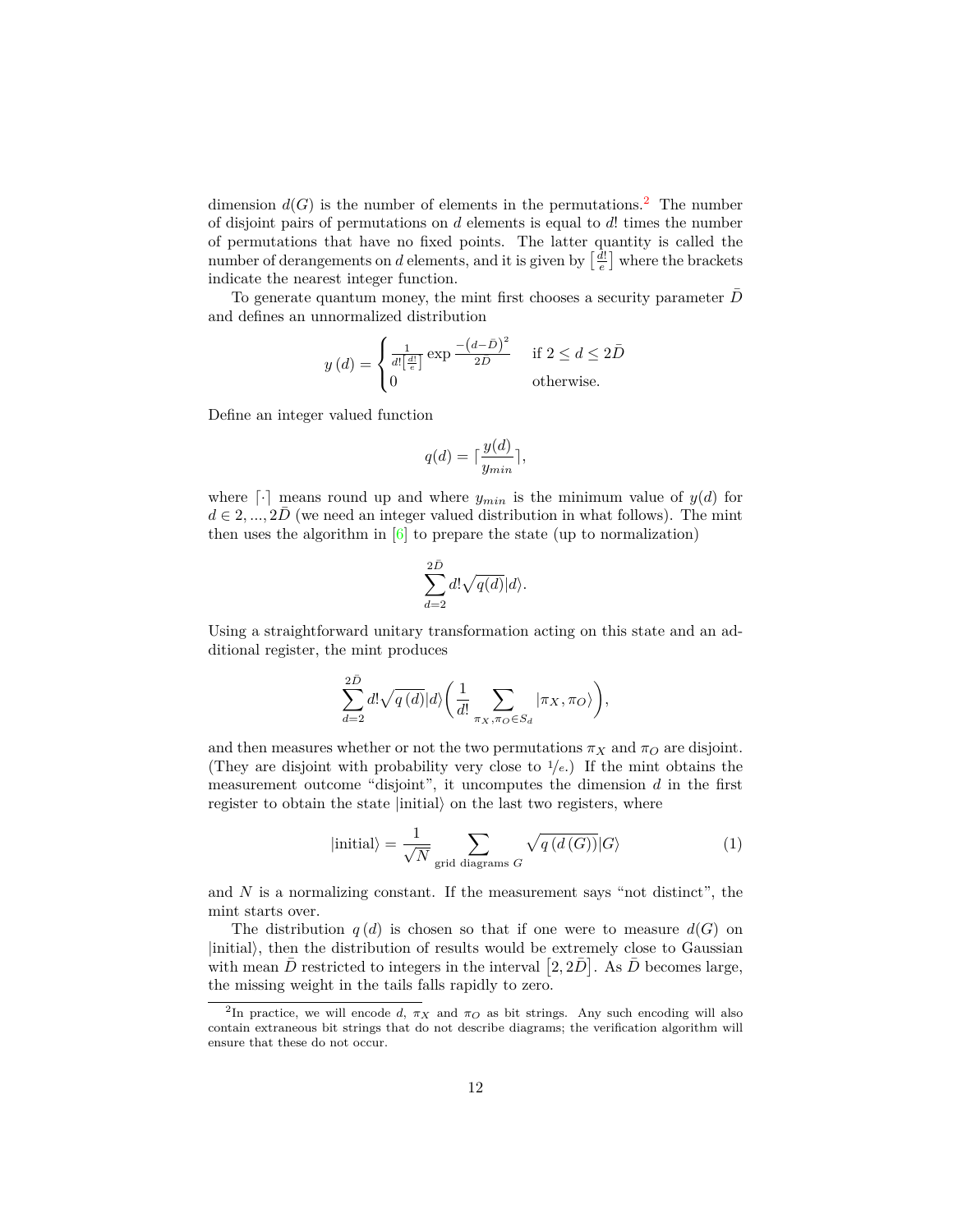From the state  $|initial\rangle$ , the mint computes the Alexander polynomial  $A(G)$ into another register and then measures this register, obtaining the polynomial p. The resulting state is  $|\$_{p}\rangle$ , the weighted superposition of all grid diagrams (up to size  $2D$ ) with Alexander polynomial  $p$ :

<span id="page-12-4"></span>
$$
|\$_{p}\rangle = \frac{1}{\sqrt{N}} \sum_{G:A(G)=p} \sqrt{q(d(G))} |G\rangle, \tag{2}
$$

where *N* takes care of the normalization. The quantum money consists of the state  $|\$_{n}\rangle$ , and the serial number is the polynomial p, represented by its list of coefficients. If the polynomial  $p$  is zero, the mint should reject that state and start over. Splittable links have Alexander polynomial equal to zero, and we wish to avoid this case.

#### <span id="page-12-0"></span>**3.2 Verifying quantum money**

Suppose you are a merchant. Someone hands you a quantum state  $|\phi\rangle$  and a serial number which corresponds to a polynomial *p* and claims that this is good quantum money. To check that indeed this is the case, you would use the following algorithm.

#### **Algorithm 1** Verifying Quantum Money

- 0. Verify that  $|\phi\rangle$  is a superposition of basis vectors that validly encode grid diagrams. If this is the case then move on to step [1,](#page-12-1) otherwise reject.
- <span id="page-12-1"></span>1. Measure the Alexander polynomial on the state  $|\phi\rangle$ . If this is measured to be *p* then continue on to step [2.](#page-12-2) Otherwise, reject.
- <span id="page-12-2"></span>2. Measure the projector onto grid diagrams with dimensions in the range  $[\frac{\bar{D}}{2}, \frac{3\bar{D}}{2}]$ . If you obtain +1 then continue on to step [3.](#page-12-3) Otherwise, reject. For valid money, you will obtain the outcome  $+1$  with high probability and cause little damage to the state. (We discuss the rationale for this step in section [3.3.](#page-16-0))
- <span id="page-12-3"></span>3. Apply the Markov chain verification algorithm described in section [3.2.2.](#page-13-0) If the state passes this step, accept the state. Otherwise, reject.

We now discuss the quantum verification scheme used in step [3.](#page-12-3) We begin by defining a classical Markov chain.

If the money passes steps 0 and [1](#page-12-1) then  $|\phi\rangle$  is a superposition of grid diagrams with the correct Alexander polynomial *p*. Now passing steps [2](#page-12-2) and [3](#page-12-3) will (approximately) confirm that  $|\phi\rangle$  is the *correct* superposition of grid diagrams. This procedure will accept genuine quantum money states with high probability, but, as we discuss below, there will be other states that also pass verification. We believe that these states are hard to manufacture.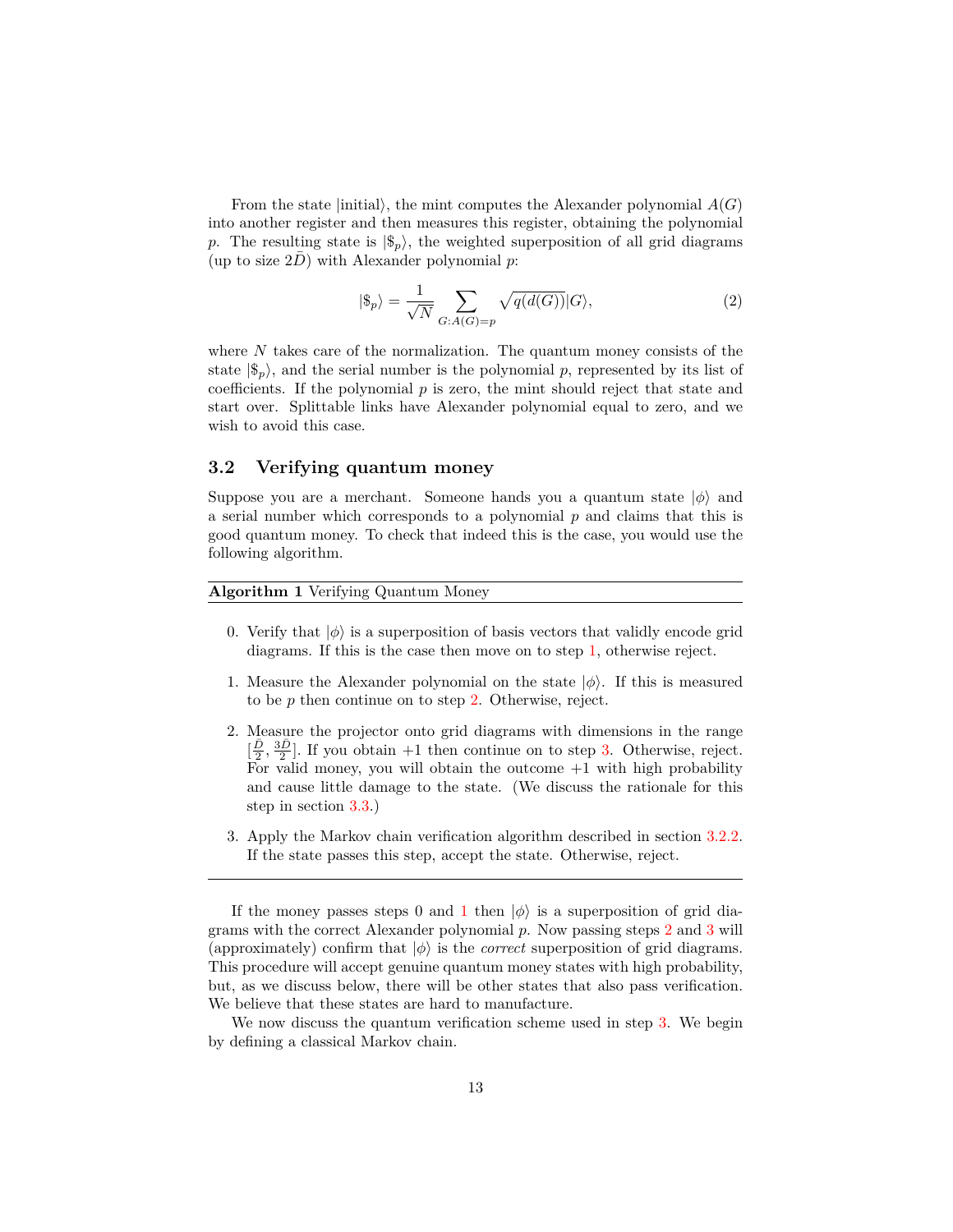#### <span id="page-13-1"></span>**3.2.1 A classical markov chain**

The Markov chain is chosen to have uniform limiting distribution over pairs  $(G, i)$  where  $G$  is equivalent to (and reachable without exceeding grid dimension 2*D* from) the starting configuration, and where  $i \in \{1, ..., q(d(G))\}$ . Therefore, in the limiting distribution (starting from a grid diagram  $G$ ) the probability of finding a grid diagram *G* (which is equivalent to *G*) is proportional to  $q(d(G))$ . We use the extra label *i* in our implementation of the verifier.

There are two types of update rules for the Markov chain. The first type is an update that changes *i* while leaving *G* unchanged (the new value of *i* is chosen uniformly). The second type is an update that changes *G* to a new diagram *G*<sup> $\prime$ </sup> while leaving *i* alone (this type of update is only allowed if  $i \leq q(d(G'))$ ). For the moves which leave *i* unchanged, our Markov chain selects a grid move at random and proposes to update the current grid diagram by applying that move. The move  $G \to G'$  is accepted if the value  $i \leq q(d(G'))$ .

Recall (from section [2.3\)](#page-7-1) that there is a set of grid moves on planar grid diagrams which can be used to transition from one grid diagram to another. These moves only allow transitions between grid diagrams which represent equivalent links, and some of these moves change the dimension of the grid diagram. In general, any two grid diagrams representing equivalent links can be connected by a sequence of these moves (although finding this sequence is not easy). However, this sequence of moves may also pass through grid diagrams which have dimension greater than  $2D$ . In this case, the two equivalent diagrams will not mix, due to the cutoff we defined.

In the appendix we define this Markov chain in detail. This Markov chain does not mix between nonequivalent grid diagrams. As such, it has many stationary distributions. In the next section, we use this Markov chain to produce a quantum verification procedure.

#### <span id="page-13-0"></span>**3.2.2 A quantum verification procedure based on a classical Markov chain**

Let *B* denote the Markov matrix. As shown in the appendix, *B* is a doubly stochastic (the sum of the elements in each row and each column is 1) matrix which can be written as

<span id="page-13-2"></span>
$$
B = \frac{1}{|\mathcal{S}|} \sum_{s \in \mathcal{S}} P_s,\tag{3}
$$

where each  $P_s$  is a permutation on the configuration space of pairs  $(G, i)$  such that  $i \leq q(d(G))$ , and S is a set of moves that the Markov chain can make at each iteration. We can view the same matrices as quantum operators acting on states in a Hilbert space where basis vectors are of the form  $|G\rangle|i\rangle$ . For clarity we will refer to the quantum operators as  $\hat{B}$  and  $\hat{P}_s$ .

Our quantum money states  $|\$_{p}\rangle$  live in a Hilbert space where basis vectors are grid diagrams  $|G\rangle$ . To enable our verification procedure, we define a related state  $|\$_{p}^{\prime}\rangle$  on two registers, where the second register holds integers  $i \in \{0, ..., q_{max}\}\$ (here  $q_{max}$  is the maximum that  $q(d)$  can reach).  $|\$_{p}^{b}\rangle$  is unitarily related to  $|\$_{p}\rangle$ ,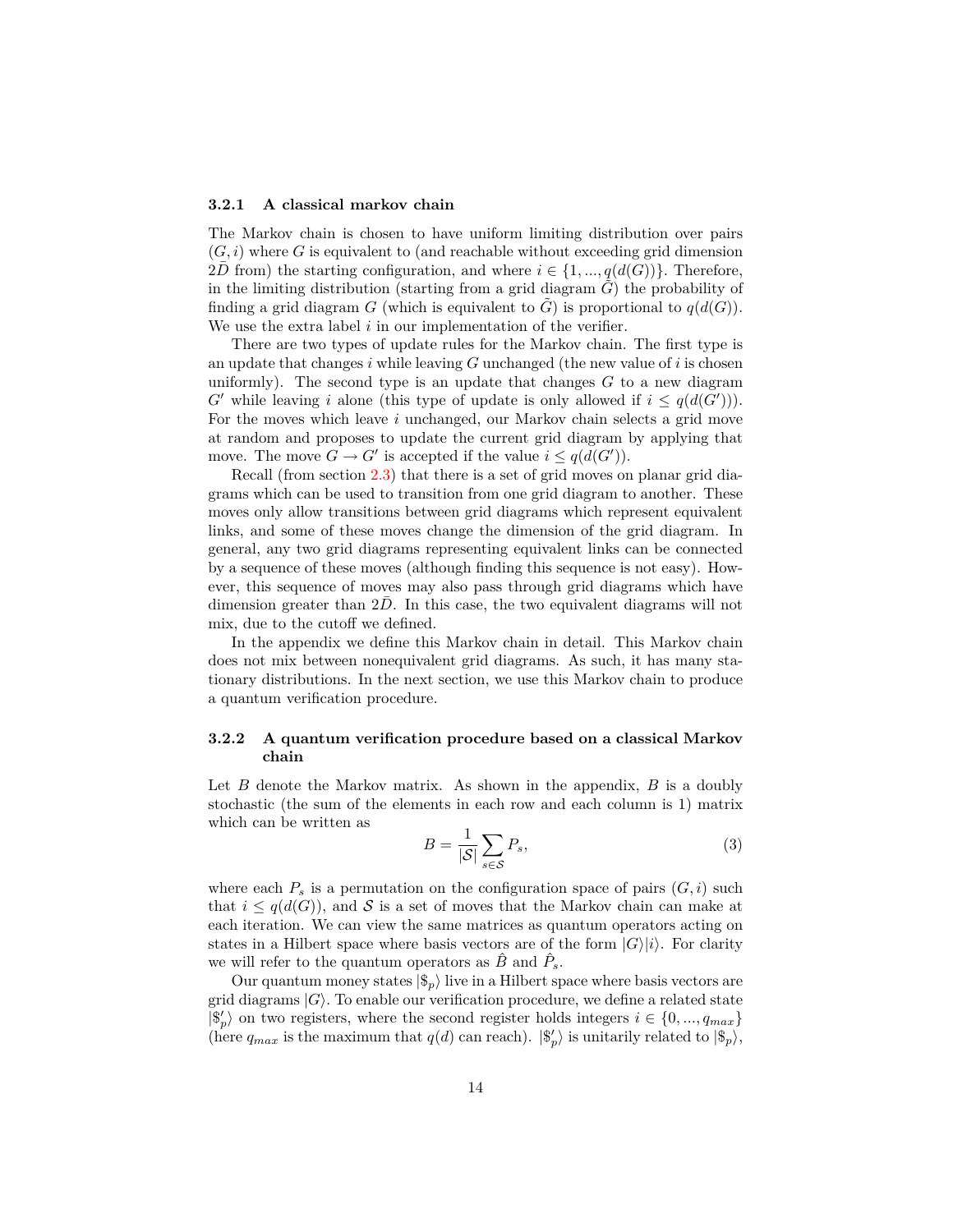so verifying the former is equivalent to verifying the latter. Define a unitary *U* which acts on basis vectors in the expanded Hilbert space as

$$
U(|G\rangle|0\rangle) = |G\rangle \frac{1}{\sqrt{q(d(G))}} \sum_{i=1}^{q(d(G))} |i\rangle.
$$

To obtain  $|\$_{p}^{\prime}\rangle$ , take the quantum money state  $|\$_{p}\rangle$  and adjoin the ancilla register initialized in the state  $|0\rangle$ . Then apply *U* to both registers to produce the state

$$
\begin{array}{rcl} |\$_{p}^{\prime}\rangle &=& U\left(|\$_{p}\rangle|0\rangle\right) \\ &=& \frac{1}{\sqrt{N}} \sum_{G:A(G)=p} \sum_{i=1}^{q(d(G))} |G\rangle|i\rangle. \end{array}
$$

Note that whereas  $|\$_{p}\rangle$  is a weighted superposition in the original Hilbert space (see equation [2\)](#page-12-4),  $|\$\}'_p\rangle$  is a uniform superposition in the expanded Hilbert space. However both  $|\$_{p}\rangle$  and  $|\$_{p}\rangle$  give rise to the same probability distribution over grid diagrams *G*.

The subroutine in step [3](#page-12-3) of the verification procedure of Section [3.2](#page-12-0) starts with the input state  $|\phi\rangle$  and applies the following algorithm.<sup>[3](#page-14-0)</sup>

<span id="page-14-0"></span><sup>3</sup>Using a construction from [\[2\]](#page-19-9), it is possible to associate a Hamiltonian with a Markov chain such as ours. It may also be possible to construct a verifier using phase estimation on this Hamiltonian.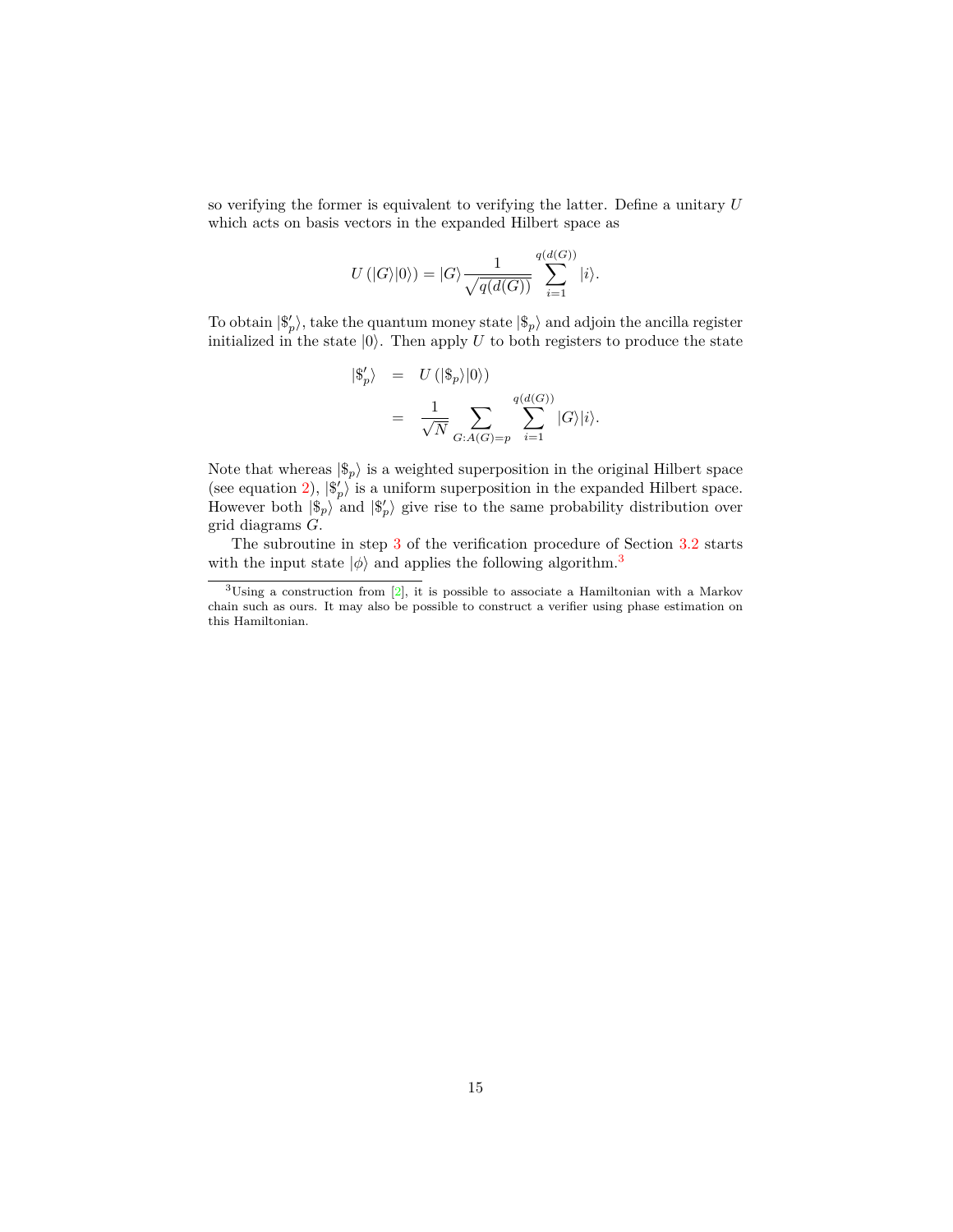<span id="page-15-1"></span>1. Take the input state  $|\phi\rangle$ , append an ancilla register which holds integers  $i \in \{0, ..., q_{max}\}\$ and prepare the state

$$
|\phi'\rangle = U(|\phi\rangle|0\rangle)
$$

using the unitary *U* defined above.

<span id="page-15-2"></span>2. Adjoin an ancilla register which holds integers  $s \in \{1, \ldots |S|\}$  and initialize the ancilla register to the state  $\sum_{s} \frac{1}{\sqrt{s}}$  $\frac{1}{|S|}|s\rangle$ . This produces the state

$$
|\phi ^{\prime }\rangle \sum _{s}\frac{1}{\sqrt{\left\vert S\right\vert }}|s\rangle
$$

on three registers (one which holds grid diagrams *G*, one which holds integers  $i \in \{0, ..., q_{max}\}\$ and one which holds integers  $s \in \{1, ..., |\mathcal{S}|\}\)$ .

- <span id="page-15-3"></span><span id="page-15-0"></span>3. Repeat  $r = \text{poly}(\overline{D})$  times:
	- (a) Apply the unitary  $V$ , where

$$
V = \sum_{s} \hat{P}_s \otimes |s\rangle\langle s|.
$$

This operator applies the permutation  $\hat{P}_s$  to the first two registers, conditioned on the value *s* in the third register.

<span id="page-15-4"></span>(b) Measure the projector

$$
Q = I \otimes I \otimes \left( \sum_{s,s'} \frac{1}{|\mathcal{S}|} |s\rangle\langle s'| \right).
$$

<span id="page-15-5"></span>4. If you obtained the outcome 1 in each of the *r* repetitions of step [3,](#page-15-0) then accept the money. In this case apply  $U^{\dagger}$  and then remove the second and third registers. The final state of the first register is the output quantum money state. If you did not obtain the outcome 1 in each of the *r* iterations in step [3,](#page-15-0) then reject the money.

For a quantum money state  $|\$_{p}\rangle$  the associated state  $|\$_{p}\rangle \sum_{s} \frac{1}{\sqrt{n}}$  $\frac{1}{|S|}|s\rangle$  prepared in steps [1](#page-15-1) and [2](#page-15-2) is unchanged by applying the unitary *V* in step [3a.](#page-15-3) Measuring the projector *Q* in step [3b](#page-15-4) on this state gives +1 with certainty. So for good quantum money, all the measurement outcomes obtained in step [4](#page-15-5) are +1. We can see that good quantum money passes verification.

Now let us consider the result of applying the above procedure to a general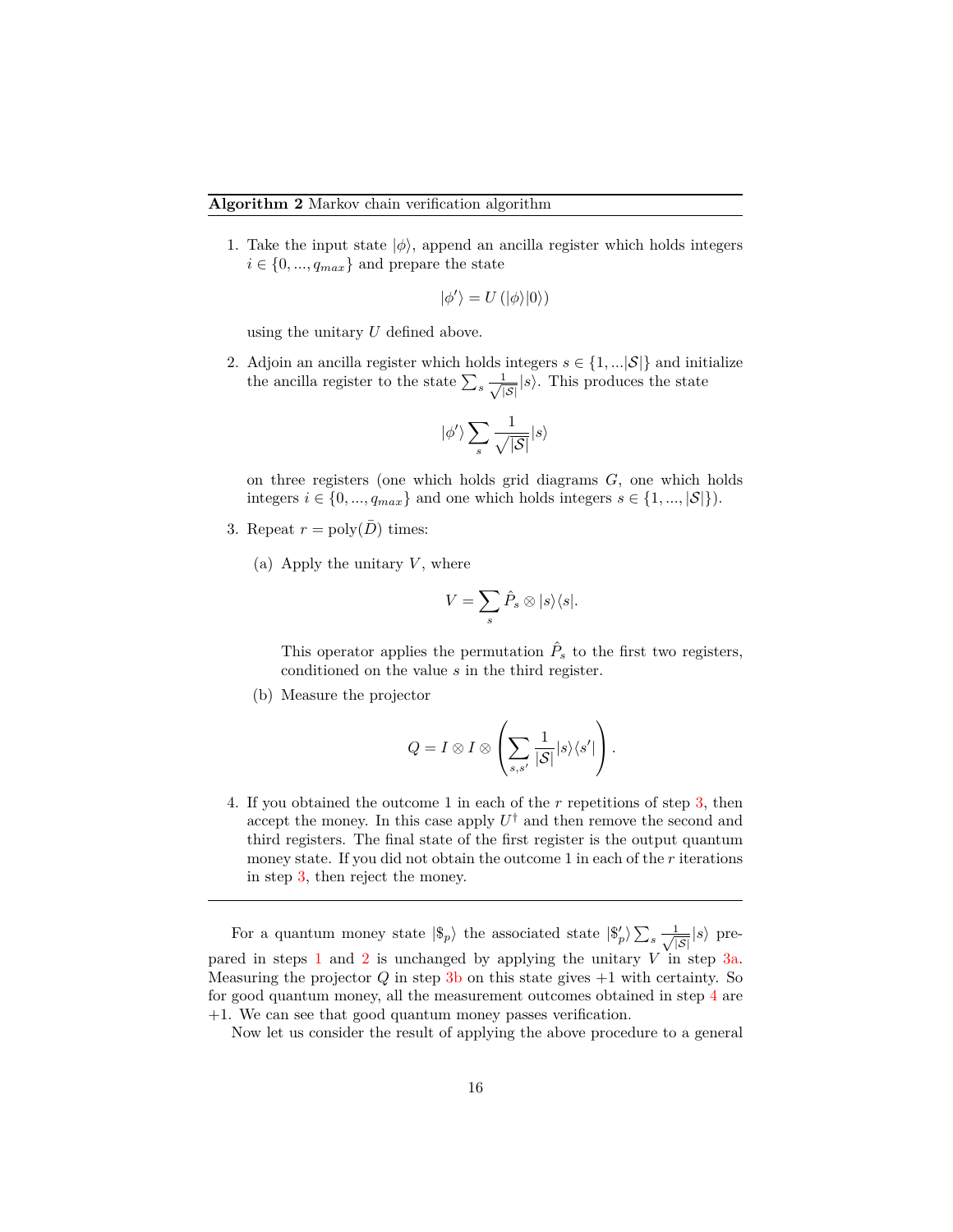state  $|\phi\rangle$ . The first step of the algorithm is to prepare  $|\phi'\rangle = U(|\phi\rangle|0\rangle)$ . If a single iteration of the loop in step [3](#page-15-0) results in the outcome 1 then the final state of the first two registers is

$$
\frac{\frac{1}{|\mathcal{S}|}\sum_{s}\hat{P}_{s}|\phi^{\prime}\rangle}{\left\Vert \frac{1}{|\mathcal{S}|}\sum_{s,t}\hat{P}_{s}|\phi^{\prime}\rangle\right\Vert}.
$$

This occurs with probability

<span id="page-16-1"></span>
$$
\left\| \frac{1}{|\mathcal{S}|} \sum_{s} \hat{P}_s | \phi' \rangle \right\|^2.
$$
 (4)

The entire procedure repeats the loop *r* times and the probability of obtaining all outcomes 1 is

$$
\left\| \left( \frac{1}{|\mathcal{S}|} \sum_{s} \hat{P}_{s} \right)^{r} | \phi' \rangle \right\|^{2},
$$

in which case the final state (on the first two registers) is

$$
\frac{\left(\frac{1}{\left|\mathcal{S}\right|}\sum_{s}\hat{P}_{s}\right)^{r}|\phi^{\prime}\rangle}{\left\|\left(\frac{1}{\left|\mathcal{S}\right|}\sum_{s}\hat{P}_{s}\right)^{r}|\phi^{\prime}\rangle\right\|}.
$$

To get some intuition about what states might pass even the first iteration of this test with reasonable probability [\(4\)](#page-16-1), note that the state  $\frac{1}{|S|} \sum_{s} \hat{P}_s |\phi'\rangle$  can only have norm close to 1 if most of its terms add coherently. In other words, most of the  $\hat{P}_s|\phi\rangle$  must be nearly the same (they are all exactly the same for good quantum money).

Since  $\frac{1}{|S|}\sum_{s} \hat{P}_{s} = \hat{B}$  is our Markov matrix, the set of states that pass all of the rounds is directly related to the mixing properties of the Markov chain these states correspond to eigenvectors of  $\ddot{B}$  with eigenvalues close to 1.

### <span id="page-16-0"></span>**3.3 Security of the money scheme**

We have shown that the quantum money states  $|\$_{p}\rangle$  can be efficiently generated and pass verification with high probability. In this section we discuss why we believe this quantum money is hard to forge. We consider four possible types of attack against our quantum money.

First, an attacker might measure a valid quantum money state  $|\$_{n}\rangle$  to learn a grid diagram with Alexander polynomial *p* and then generate a superposition containing that diagram that passes verification. One such state is the (correctly weighted) superposition over grid diagrams equivalent to the measured diagram. If an attacker could do this, the attacker's algorithm could be used to solve grid diagram equivalence, i. e. the problem of telling whether or not two grid diagrams represent the same link. This is believed to be a hard problem on average, even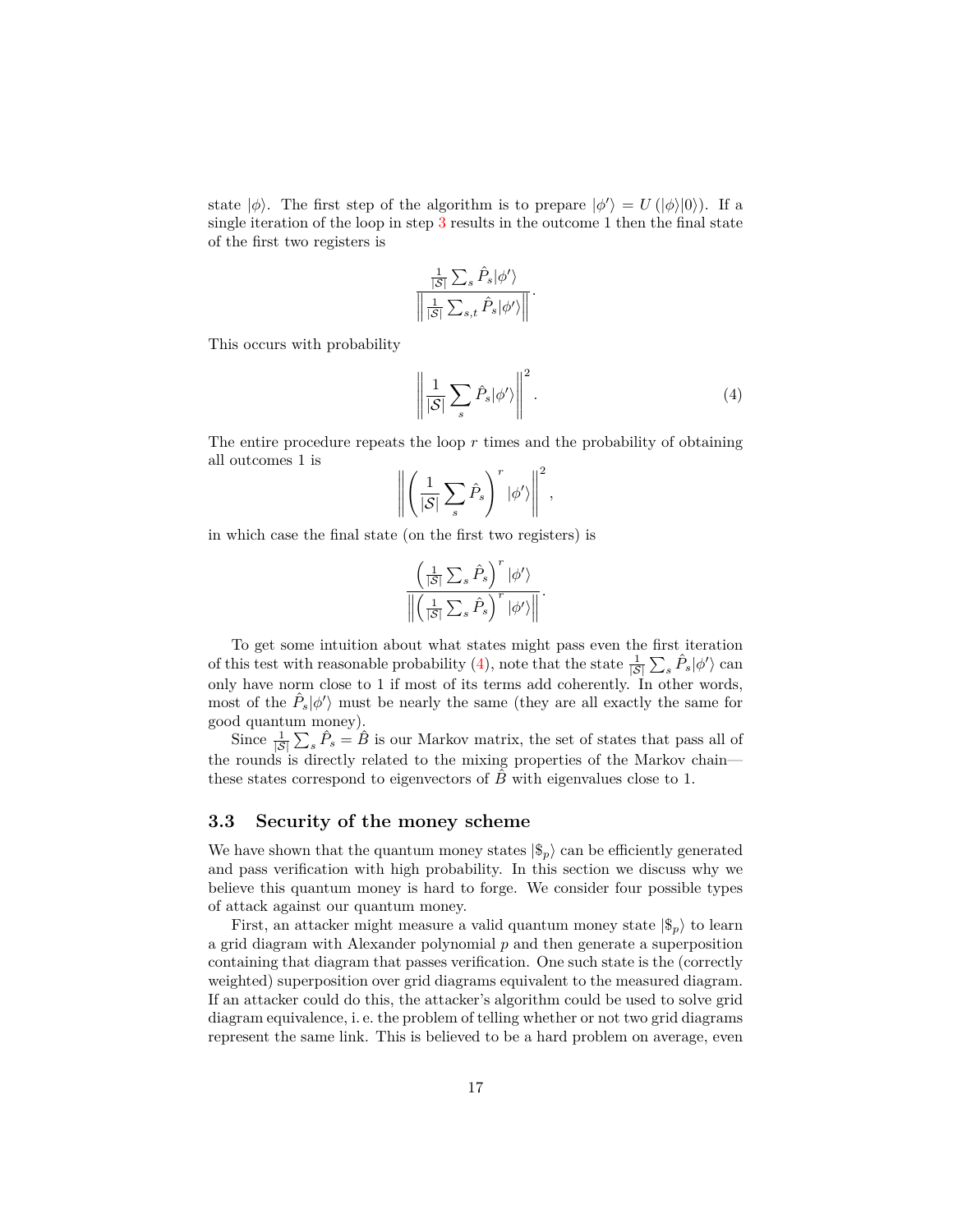for quantum computers. In fact, even deciding whether or not a grid diagram represents the unknot is conjectured to be hard.

Second, there are likely to exist grid diagrams of dimension 2D (our maximum grid dimension) where no allowed grid move reduces the dimension (this follows from the fact that every link has a minimum dimension of grid diagrams that represent it). Because we disallow moves which increase the dimension above  $2\bar{D}$ , the Markov chain starting from one of these grid diagrams with dimension  $2\bar{D}$  will only mix over a small set of diagrams with the same dimension. Uniform superpositions over these sets will pass step [3](#page-12-3) of the verification procedure. Step [2](#page-12-2) of the verification procedure is designed to reject such superpositions.

Third, if the Markov chain does not mix well, then there will be eigenstates of the matrix  $\ddot{B}$  with eigenvalues near  $+1$ . For such eigenstates there may be counterfeit quantum money states which will pass verification with nonnegligible probability. We do not know if these states exist, and even if they do we do not know how to make them. In fact even the simpler question, of finding two equivalent diagrams which require a super-polynomial number of grid moves to go from one to the other (or proving such diagrams do not exist) seems hard.[4](#page-17-1)

Fourth, the attacker could use a valid money state  $|\$_{p}\rangle$  and attempt to generate  $|\$_n\rangle \otimes |\$_n\rangle$  (or some entangled state on two registers where each register would pass verification). Such an attack worked to forge product state quantum money using quantum state restoration  $[5]$ . However, in that case the attack works because the product state money has an embedded classical secret that the attacker can learn to forge the state. In the present work, there is no obvious secret hidden in the money or in the verification algorithm that an attacker could use.

The list above comprises all the lines of attack we were able to think of.

### <span id="page-17-0"></span>**3.4 Why not quantum money from graphs?**

We now discuss an alternative quantum money scheme that is similar to the one presented in this paper, but which is based on graphs rather than knots. In practice, it is easy to find the isomorphism relating most pairs of isomorphic graphs; this is enough to render graph based quantum money unusable. The knot based quantum money is an analog of this scheme (translating various concepts from graphs to knots) but we believe it is secure since knot equivalence is believed to be difficult on average.

In the graph based quantum money scheme, the Hilbert space has basis vectors which encode adjacency matrices of graphs on *n* vertices. The mint generates the state

$$
\sum_{\text{Adjacency matrices } A} |A\rangle |0\rangle.
$$

<span id="page-17-1"></span><sup>&</sup>lt;sup>4</sup>Hass and Nowik [\[7\]](#page-19-10) recently gave the first example of a family of knots that are equivalent to the unknot and require a quadratic number of Reidemeister moves to untangle (previous lower bounds were only linear).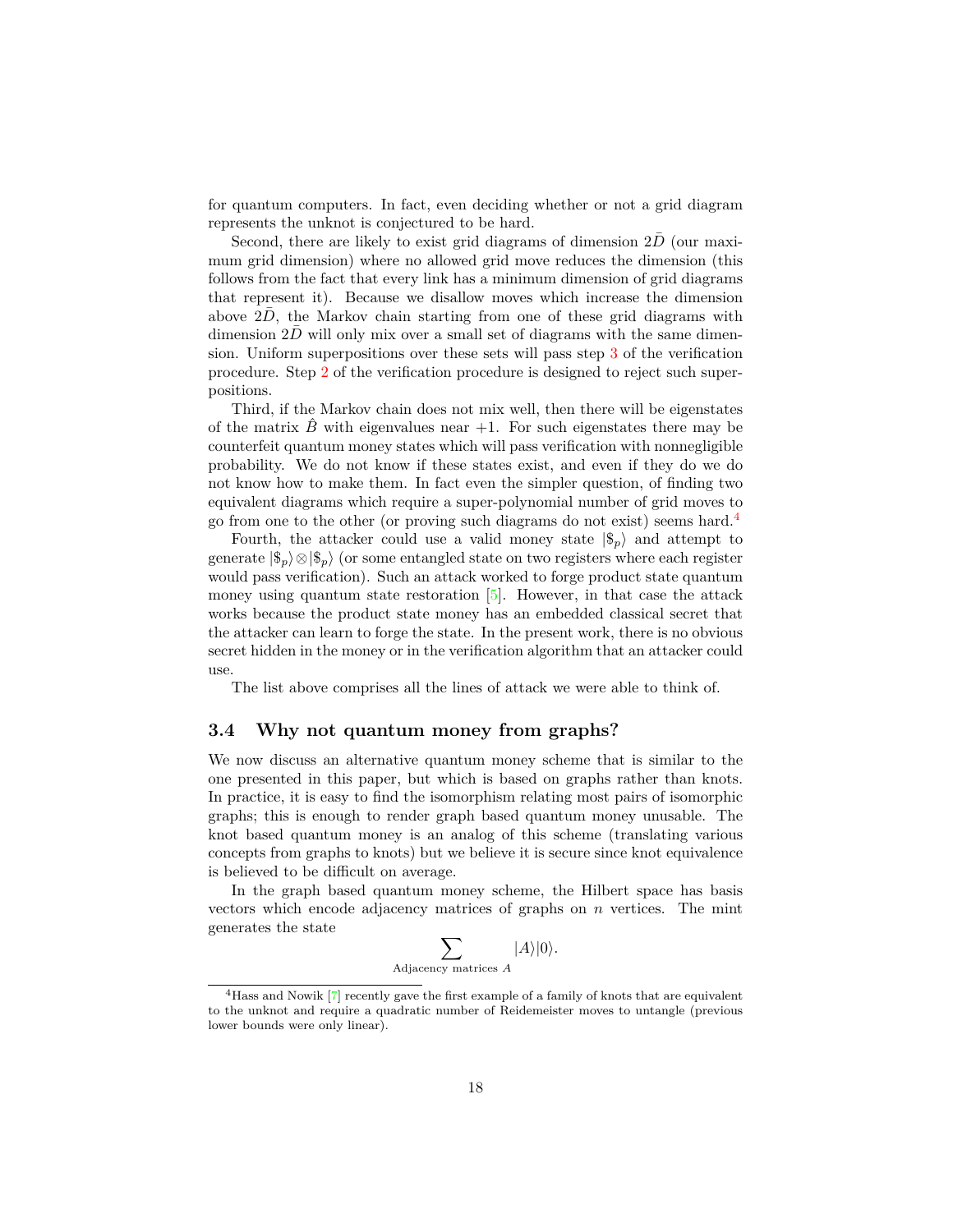The mint then computes the eigenvalues of the adjacency matrix into the second register and measures the second register to obtain a particular spectrum *R* =  $\{\lambda_1, \ldots, \lambda_n\}$ . The resulting state is

$$
|\$_{R}\rangle|R\rangle = \sum_{A \text{ with spectrum } R} |A\rangle|R\rangle.
$$

The quantum money is the state  $|\$_{R}\rangle$  and the serial number encodes the spectrum *R*. The verification procedure is based on a classical Markov chain that, starting from a given adjacency matrix *A*, mixes to the uniform distribution over adjacency matrices  $A'$  that represent graphs isomorphic to  $A$ .

Given two adjacency matrices  $A_0$  and  $\sigma A_0 \sigma^{-1}$  that are related by the permutation  $\sigma \in S_n$ , the forger can usually efficiently find the permutation  $\sigma$  (we assume for simplicity that  $A_0$  has no automorphisms so this permutation is unique). We now show how this allows a counterfeiter to forge the graph based quantum money. The forger first measures the state  $|\$_{R}\rangle$  in the computational basis, obtaining a particular adjacency matrix *A* with the spectrum *R*. Starting from this state, the forger adjoins two additional registers (one which holds permutations and one which holds adjacency matrices) and, applying a unitary transformation, the forger can produce the state

$$
\sum_{\pi \in S_n} |A\rangle |\pi\rangle |\pi A\pi^{-1}\rangle.
$$

Now the forger can use the procedure which solves graph isomorphism to uncompute the permutation which is held in the second register, producing the state

$$
|A\rangle|0\rangle\sum_{\pi\in S_n}|\pi A\pi^{-1}\rangle.
$$

The state of the third register will pass verification. The forger can repeat this procedure using the same adjacency matrix *A* to produce many copies of this state which pass the verification as quantum money.

Return to the knot based quantum money. Given two grid diagrams *G*<sup>1</sup> and *G*<sup>2</sup> which represent the same link, we believe it is hard (on average) to find a sequence of grid moves which transform  $G_1$  into  $G_2$ . Even given an oracle for the decision problem of determining whether two links are equivalent, we do not know how to find a sequence of Reidemeister moves relating the links. We hope this discussion has motivated some of the choices we have made for our knot based quantum money.

### **4 Conclusions**

Forge it if you can.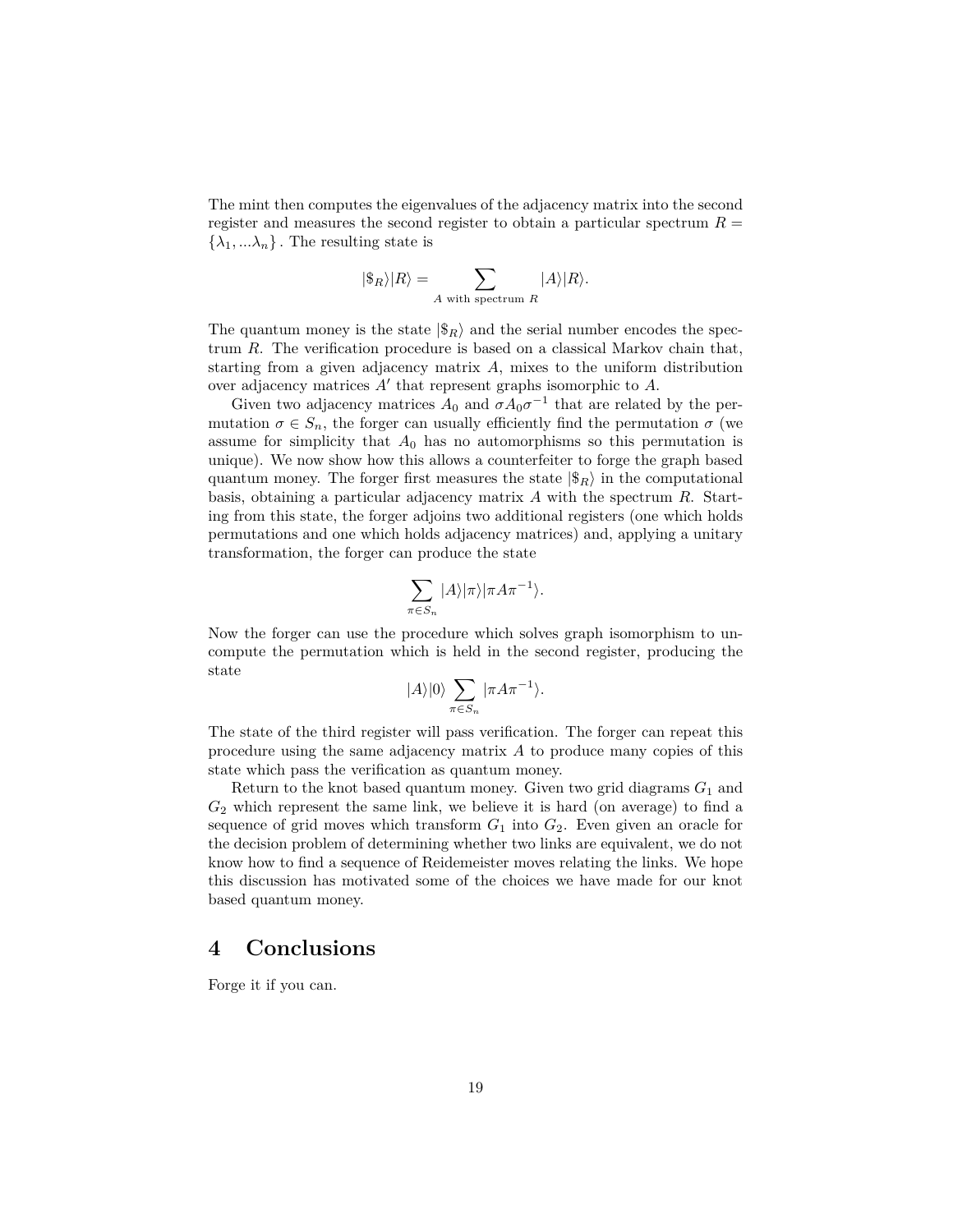### **5 Acknowledgments**

We thank Louis Kauffman, Haynes Miller and Tom Mrowka for valuable discussions on knot theory. This work was supported in part by funds provided by the U.S. Department of Energy under cooperative research agreement DE-FG02-94ER40818, the W. M. Keck Foundation Center for Extreme Quantum Information Theory, the U.S. Army Research Laboratory's Army Research Office through grant number W911NF-09-1-0438, the National Science Foundation through grant number CCF-0829421, the DoD through the NDSEG Fellowship Program, the Natural Sciences and Engineering Research Council of Canada, and Microsoft Research.

### **References**

- <span id="page-19-1"></span>[1] S. Aaronson. Quantum copy-protection and quantum money. In *Computational Complexity, Annual IEEE Conference on*, pages 229–242, 2009.
- <span id="page-19-9"></span>[2] Dorit Aharonov and Amnon Ta-Shma. Adiabatic quantum state generation and statistical zero knowledge, 2003.
- <span id="page-19-7"></span>[3] J. W. Alexander. Topological invariants of knots and links. *Transactions of the American Mathematical Society*, 30(2):275–306, 1928.
- <span id="page-19-0"></span>[4] C.H. Bennett, G. Brassard, S. Breidbart, and S. Wiesner. Quantum cryptography, or unforgeable subway tokens. In *Advances in Cryptology– Proceedings of Crypto*, volume 82, pages 267–275, 1983.
- <span id="page-19-6"></span>[5] Edward Farhi, David Gosset, Avinatan Hassidim, Andrew Lutomirski, Daniel Nagaj, and Peter Shor. Quantum state restoration and single-copy tomography. 2009.
- <span id="page-19-8"></span>[6] Lov Grover and Terry Rudolph. Creating superpositions that correspond to efficiently integrable probability distributions, 2002.
- <span id="page-19-10"></span>[7] J. Hass and T. Nowik. Unknot diagrams requiring a quadratic number of Reidemeister moves to untangle. *Discrete and Computational Geometry*, pages 1–5.
- <span id="page-19-2"></span>[8] Andrew Lutomirski, Scott Aaronson, Edward Farhi, David Gosset, Avinatan Hassidim, Jon Kelner, and Peter Shor. Breaking and making quantum money: toward a new quantum cryptographic protocol, 2010.
- <span id="page-19-4"></span>[9] Michele Mosca and Douglas Stebila. Uncloneable quantum money, 2006.
- <span id="page-19-5"></span>[10] Michele Mosca and Douglas Stebila. A framework for quantum money, 2007.
- <span id="page-19-3"></span>[11] Michele Mosca and Douglas Stebila. Quantum coins, 2009.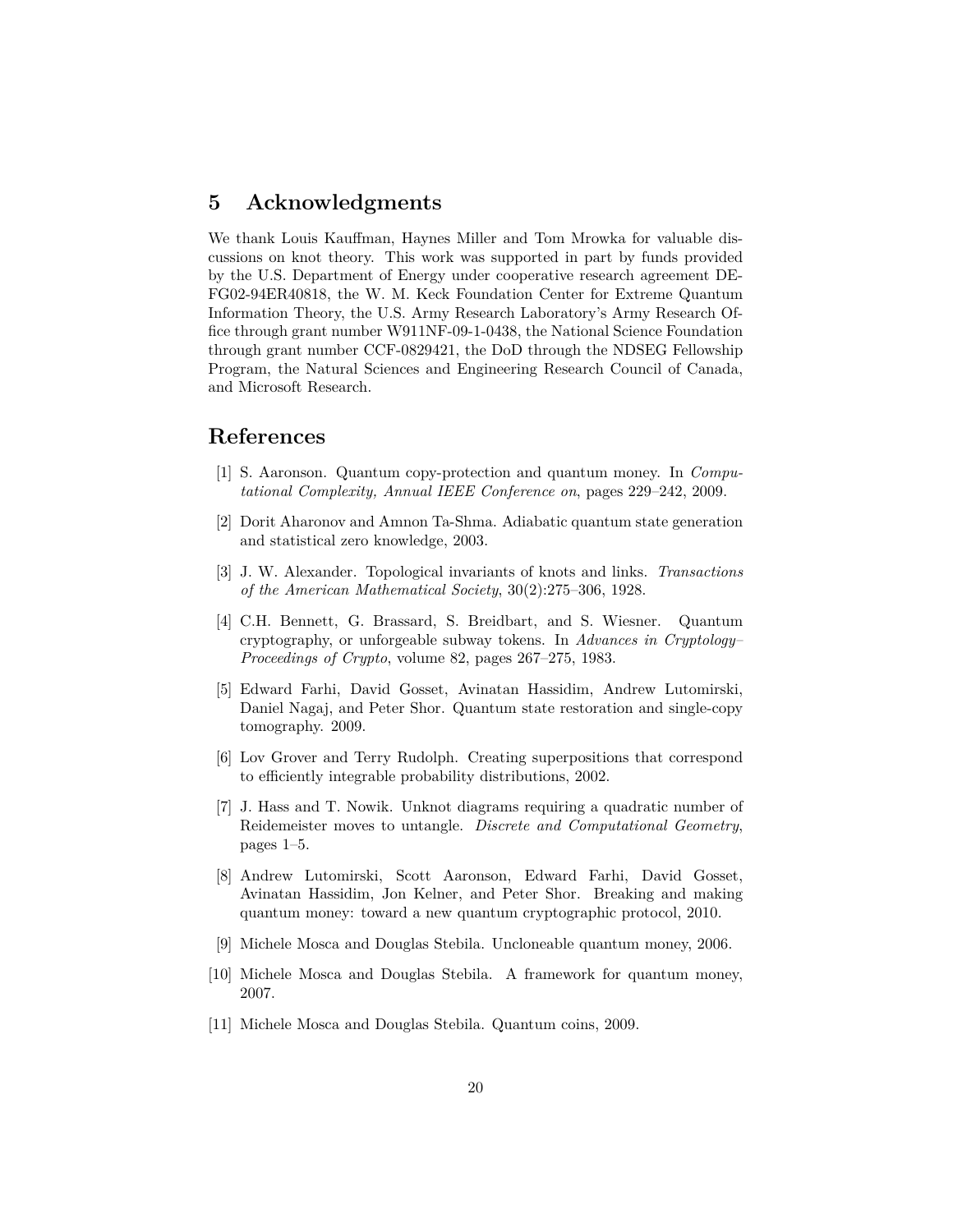- <span id="page-20-1"></span>[12] Douglas Stebila. Classical authenticated key exchange and quantum cryptography, 2009.
- <span id="page-20-2"></span>[13] Yuuki Tokunaga, Taisuaki Okamoto, and Nobuyuki Imoto. Anonymous quantum cash, 2003.
- <span id="page-20-0"></span>[14] Stephen Wiesner. Conjugate coding. *SIGACT News*, 15(1):78–88, 1983.

# **A Details of the Markov chain on planar grid diagrams**

The Markov chain in section  $3.2.1$  acts on the configuration space of pairs  $(G, i)$ where  $1 \leq i \leq q(d(G))$ . Here we describe an algorithm to implement this Markov chain. For each update of the state of the Markov chain, we first choose several uniformly random parameters:

> *j* : an integer from 1 to 8 *w* : an integer from 0 to  $q_{max}^2$  $x, y:$  integers from 0 to  $2\bar{D}-1$ *k* : an integer from 0 to 3

where  $q_{max}$  is the maximum value attained by the function  $q(d)$  for  $d \in \{2, ..., 2\overline{D}\}\.$ We then update the configuration  $(G, i)$  in a manner that depends on the values of these variables, where *j* picks the type of the update being performed, and the other variables are used as parameters:

• If  $j = 1$ , set

$$
i \leftarrow (i+w) \mod q(d(G))
$$

Leave *G* unchanged. This is the only move which changes *i*, and it is used to mix between different labels.

- If  $j = 2$ , cyclically permute the columns of *G* by moving each column to the right by one. Leave *i* unchanged.
- If  $j = 3$ , cyclically permute columns of *G* by moving each column to the left by one. Leave *i* unchanged.
- If  $j = 4$ , cyclically permute the rows of *G* by moving each row up by one. Leave *i* unchanged.
- If  $j = 5$ , cyclically permute the rows of *G* by moving each row down by one. Leave *i* unchanged.
- If  $j = 6$  and  $x + 1 < d(G)$ , then check whether transposing columns x and  $x + 1$  is a legal move (as defined in section [2.3\)](#page-7-1). If so, transpose them; otherwise, do nothing. Leave *i* unchanged.